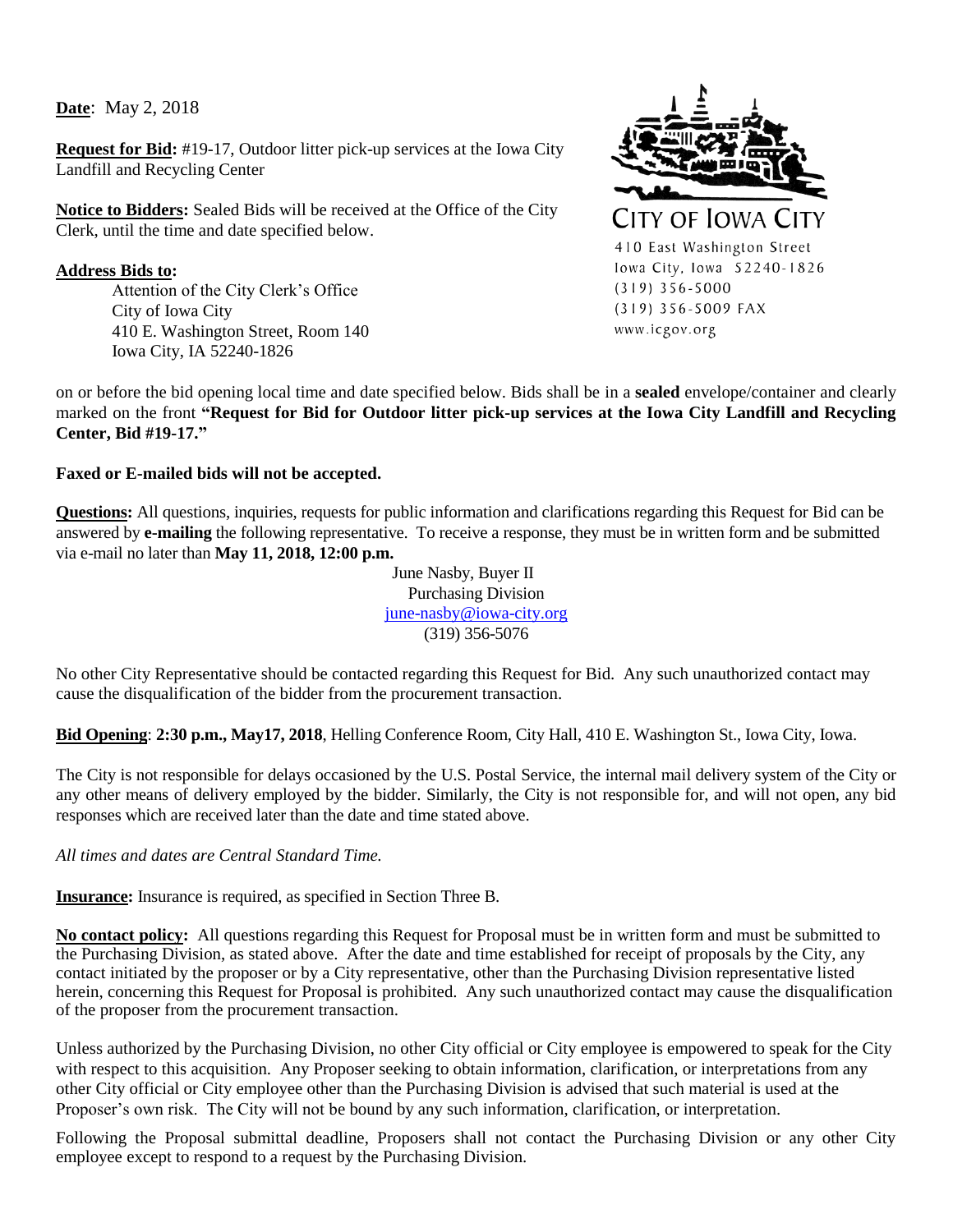# **Index:**

| Section One          | Submittal Package Checklist                                          |
|----------------------|----------------------------------------------------------------------|
| Section Two          | Specific Conditions and Instructions to this Bid                     |
| <b>Section Three</b> | General Conditions and Instructions to Bidders                       |
| Section Four         | Wage Theft Policy                                                    |
| <b>Section Five</b>  | Contract Compliance Program (to be completed by awarded vendor only) |
| <b>Section Six</b>   | References                                                           |
|                      | Section Seven Cost Summary and Company Information                   |
|                      |                                                                      |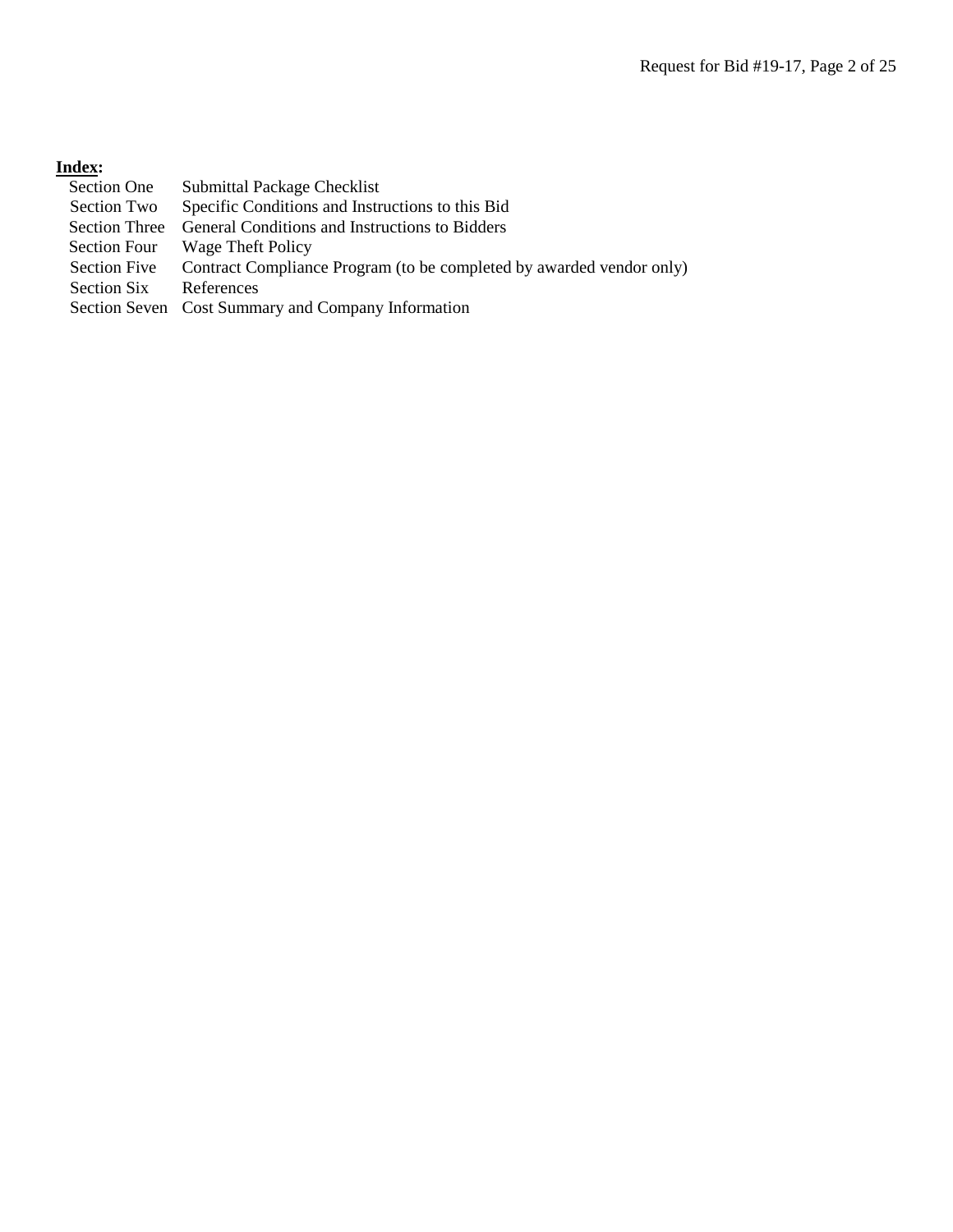#### **Section One – Submittal Package Checklist**

#### **Documents required to be submitted with the vendor's bid**

#### **(Please review the following checklist to make sure the documents are included with your bid)**

**\_\_\_\_\_** The bidder must include at least three (3) previous references where work has been performed similar in scope to this bid, including name and address of company, name, title, and phone number of contact person. References from the bidder must include agencies other than the City of Iowa City.

#### *The form provided in Section Six must be used; substitute forms will not be accepted.*

**\_\_\_\_\_** Completed and signed **Cost Summary and Company Information**. **This form must be legibly typed or handwritten.**

*The form provided in Section Seven must be used; substitute forms will not be accepted.*

*Wage Theft Policy* After review of Section Four - Wage Theft Policy, the Wage Theft Affidavit must be completed, notarized, and included in the submittal.

**Note:** The vendor's bid must include the items listed above and must be sealed at submission time. Failure on the vendor's part to submit a sealed bid and a complete bid may be cause for rejection of the vendor's bid.

**Please do not provide a copy of the entire request for bid document. Only the above items need to be included with your company's bid response.**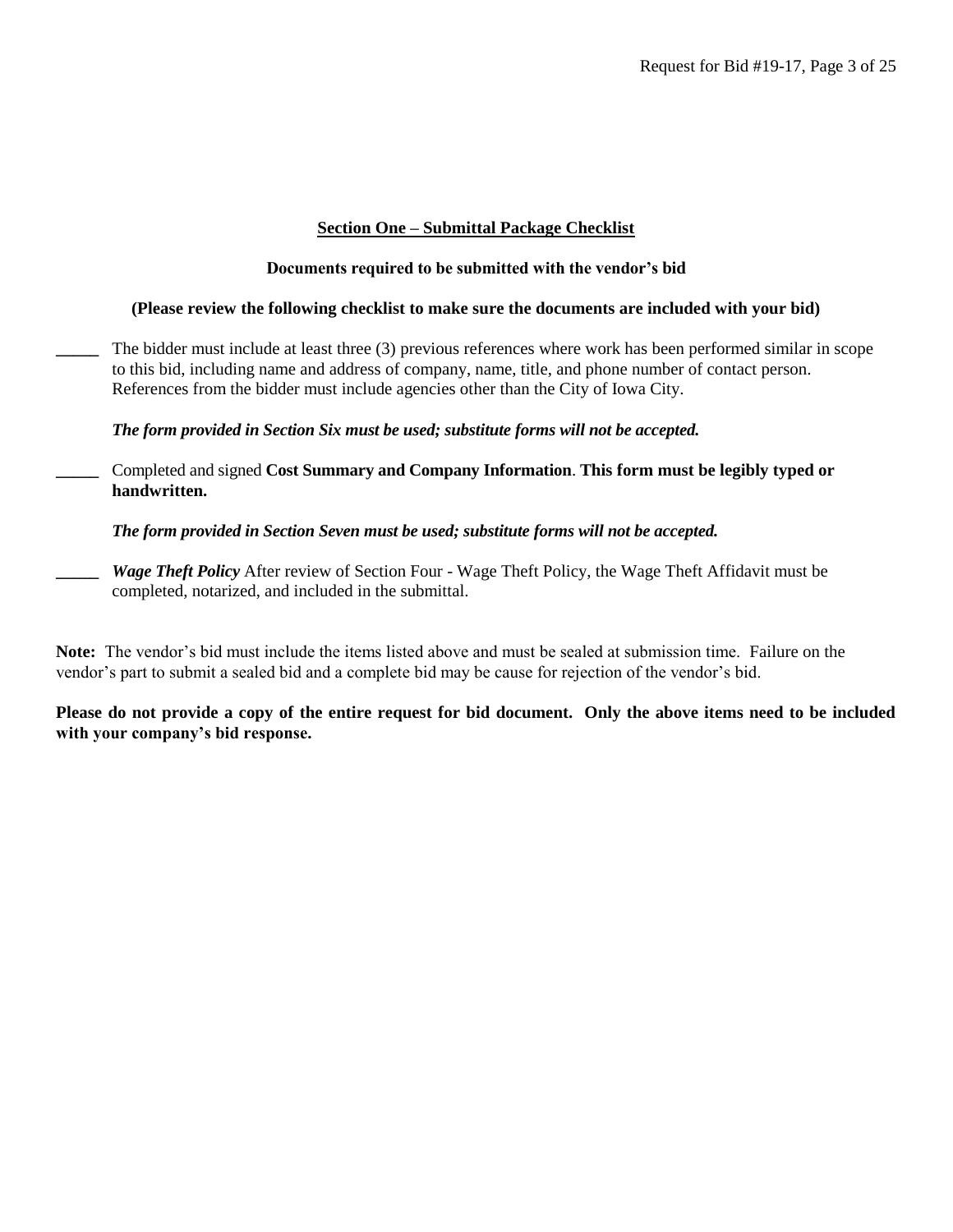# **Section Two – Specific Conditions and Instructions to this Bid**

# **A. Scope:**

The City of Iowa City is seeking a qualified vendor for outdoor cleaning services to pick up litter and wind-blown paper at the Iowa City Landfill and Recycling Center ("Landfill").

The Landfill is looking for a vendor to work *up* to 40 hours per week to walk the interior and perimeter of the landfill to pick up litter. These hours are variable between the hours of 8:00 a.m. and 4:00 p.m., Monday through Friday. These hours will be varying depending on weather conditions and the need for litter clean-up. The City is not guaranteeing the hours. The designated City staff for this project, will communicate weekly, or as needed, with the vendor to set hours for the week.

The Landfill will provide safety training, a safety vest and safety glasses, as well as trash bags and rubber gloves. Administration/oversight, travel and labor must be included in the pricing.

# **B. Background**:

The Iowa City Landfill and Recycling Center is required, by permit, to maintain control of litter and blowing refuse.

# **C. Bid Requirements:**

- 1. The bidder is responsible for all costs related to the preparation of this bid.
- 2. The format of the vendor's bid must be consistent with the format of the specifications listed.
- 3. The submission of a bid by the vendor implies the vendor's acceptance of the terms and conditions of this bid, unless otherwise stated.
- 4. Bidders are required to meet all qualifications and specifications of this bid in order to be considered for award.
- 5. Proposed pricing shall be Free On-Board destination.
- 6. At the time of the bid opening, it will be assumed that each bidder has read and is thoroughly familiar with the contract documents. The failure or omission of a bidder to examine any document shall in no way relieve the bidder from any obligation in respect to its bid.
- 7. All bidders must be capable of performing the services specified in this document. Before the award of this contract, any bidder may be required to show that they have the necessary equipment, experience, ability, and financial resources to perform the work within the time stipulated in a manner that is acceptable to the City of Iowa City
- 8. Costs shall include, but not be limited to, all equipment, travel, supplies and personnel to complete this contract. The bidder's failure to include all required costs to perform this contract will be the sole responsibility of the bidder.

# **D. Contract Term:**

- 1. The initial term of this contract shall be for three (3) years commencing on the date stated on the Contract Purchase Order. During this initial term, pricing will remain firm.
- 2. This contract may be renewed at the expiration of its term with the mutual consent of the City and the successful bidder. The renewal may be for one (1) year periods upon mutual consent of the parties involved. During the renewal period, the successful bidder will be given the locations that will need to be cleaned and painted. The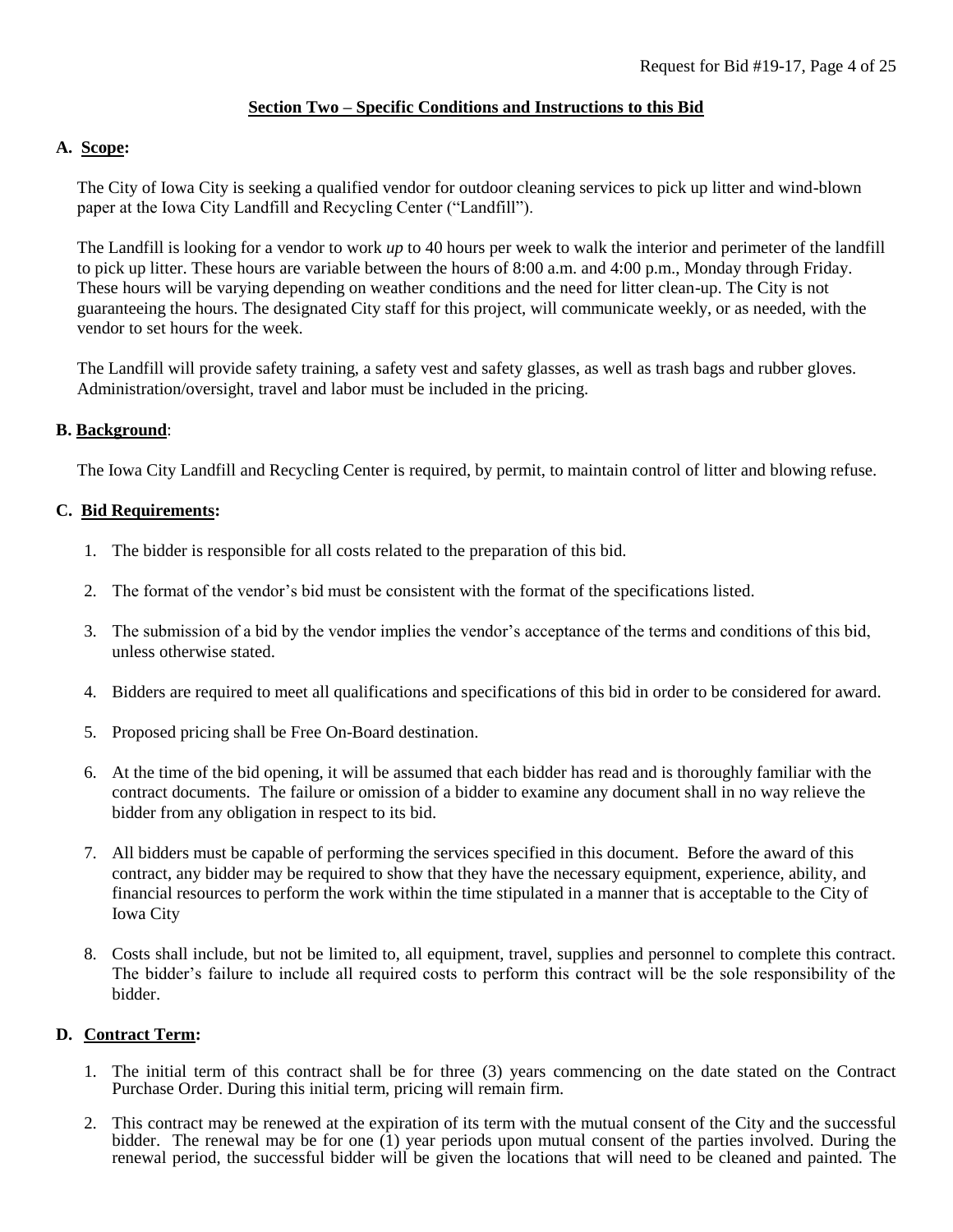City reserves the right to accept or reject price increases, to negotiate more favorable terms, or to terminate without cost, the future performance of the contract.

#### **E. Contract Award**:

- 1. Award of this contract will be made to the lowest responsive, responsible bidder whose bid, conforming to the solicitation, will be the most advantageous to the City of Iowa City. Past performance of the bidder and completeness of the bid will be considered for award.
- 2. The City reserves the right to qualify, accept, or reject any or all vendors as deemed to be in the best interest of the City. The City of Iowa City reserves the right to accept or reject any or all bids and to waive irregularities or technicalities in any bids when in the best interest of the City. The City of Iowa City reserves the right to accept or reject any exception taken by the vendor to the terms and conditions of the request for bid.
- 3. It is the intent of the City to make an award, in the form of a Purchase Order, within ten (10) working days of the bid opening date.
- 4. Award, if made, will be in accordance with the terms and conditions herein.
- 5. Awarded vendor will be required to submit a current certificate of insurance prior to commencement of work. The certificate of insurance shall include the following items:
	- The City of Iowa City will be named as additional insured
	- Project bid number and project title as the description
	- Insurance carriers will be rated as A or better by A.M. Best
- 6. The City of Iowa City reserves the right to make changes to the contract after commencement of work.

**The above conditions and instructions clarify this specific bid document, but are in addition to the attached General Conditions and Instructions to Bidders (Section Three).**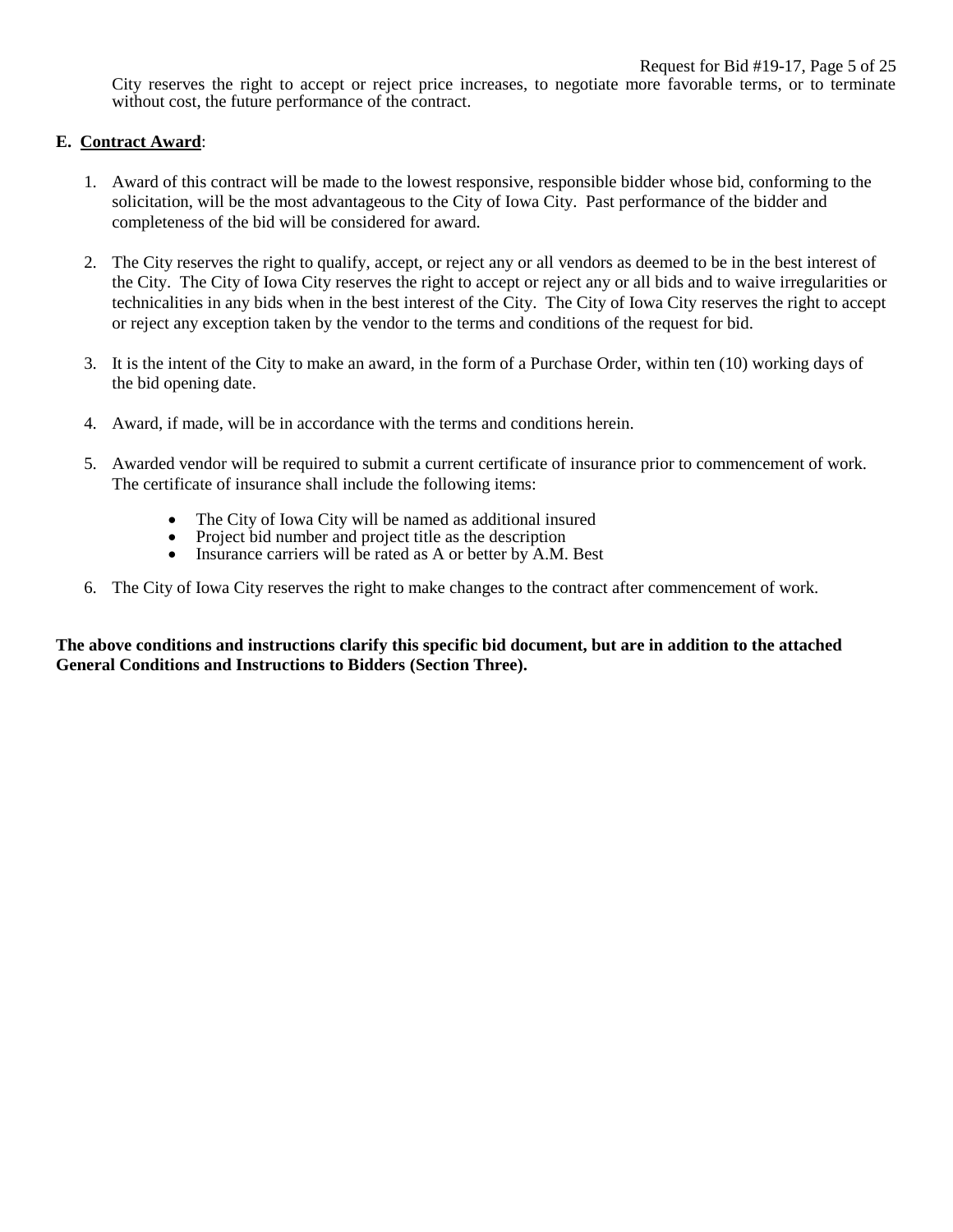# **Section Three – General Conditions and Instructions to Bidders**

**The general rules and conditions which follow apply to all bids issued by the City unless otherwise specified. Bidders or their authorized agents are expected to fully inform themselves as to the conditions, requirements, and specifications before submitting bids; failure to do so shall be at the bidder's own risk.**

Bids and contracts issued by the City of Iowa City shall bind bidders to applicable conditions and requirements herein set forth unless otherwise specified in the bid documents, and are subject to all federal, state, and municipal laws, rules, regulations, and limitations.

"**Bid**" as referenced herein shall include all bids, quotations and proposals.

"**Bid date**" as referenced herein shall mean the local date and time specified in the bid documents.

#### **A. Conditions for Bidding**

1. **No Contact Policy**. No contact policy: All questions regarding this Request for Bid must be in written form and must be submitted to the Purchasing Division, as stated above. After the date and time established for receipt of bids by the City, any contact initiated by the proposer or by a City representative, other than the Purchasing Division representative listed herein, concerning this Request for Bid is prohibited. Any such unauthorized contact may cause the disqualification of the proposer from the procurement transaction.

Unless authorized by the Purchasing Division, no other City official or City employee is empowered to speak for the City with respect to this acquisition. Any Proposer seeking to obtain information, clarification, or interpretations from any other City official or City employee other than the Purchasing Division is advised that such material is used at the Proposer's own risk. The City will not be bound by any such information, clarification, or interpretation.

Following the Bid submittal deadline, Proposers shall not contact the Purchasing Division or any other City employee except to respond to a request by the Purchasing Division.

- 2. **Completeness/Authorization of Bid**. Bidder shall supply all information and submittals required by the bid documents to constitute a proper bid. Bid shall be signed with the firm name and by an authorized agent.
- 3. **Addressing of Bid**. Unless otherwise specified, faxed or e-mailed bids will not be accepted. Bid shall be submitted in a sealed envelope or box clearly marked on the front with bid number and due date, and unless otherwise specified, addressed to:

Attn: City Clerk's Office City of Iowa City 410 East Washington Street, Room 140 Iowa City, Iowa 52240-1826

4. **Bid Deadline/Opening**. Bidder shall be responsible for taking whatever measures are necessary to ensure that the bid reaches the office of the City Clerk or otherwise specified agent on or before the local time and date specified. The City shall not be responsible for, and may not consider, any bid delayed in the postal or other delivery service, or in the City's internal mail system, nor any late bid, amendment thereto, or request for withdrawal of bid received after the date specified.

Bidders and/or their authorized agents may be present if a formal bid opening is held, at which time all bids shall be opened and cost data read aloud.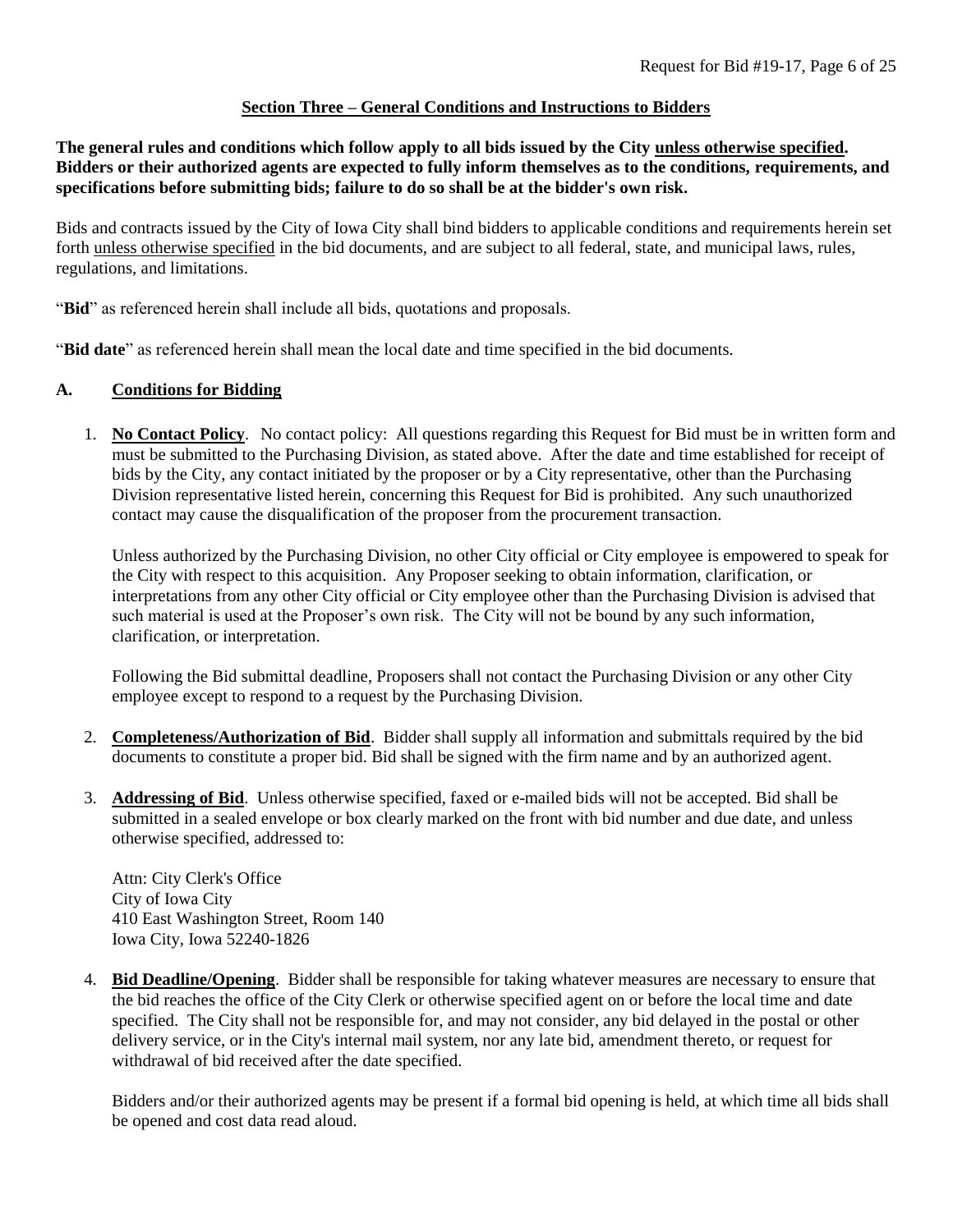A written request for withdrawal of a bid or any part thereof may be granted, provided the request is received by the City prior to specified bid date.

Bids received after the time and date specified on the request for bid will not be opened and will not be considered for award.

- 5. **Bids Binding 30 Days**. Unless otherwise specified, all formal bids submitted shall be binding for thirty (30) calendar days following bid date, unless the bidder(s), at the City's request, agrees to an extension.
- 6. **Trade Secrets or Proprietary Information**. Responses to this Request for Bid become the exclusive property of the City of Iowa City. All documents submitted in response to this Request for Bid may be regarded as public records and may be subject to disclosure. Protection from disclosure may apply to those elements in each submittal which are marked as "Trade Secret", "Confidential", or "Proprietary". During the course of the submittal evaluation process or the course of the project, City of Iowa City will accept materials clearly and prominently labeled "Trade Secret", "Confidential", or "Proprietary" by the respondent or other submitting party. The City of Iowa City will not advise as to the nature of the content of the documents entitled to protection to disclosure, or as to the definition of trade secret, confidential, or proprietary information. The respondent or other submitting party will be solely responsible for all such determinations made by it, and for clearly and prominently marking each and every page or sheet of materials with "Trade Secret", "Confidential", or "Proprietary" as it determines to be appropriate. Respondents which indiscriminately so identify all or most of their submittal as protected from disclosure without justification may be deemed non-responsive.

The City of Iowa City will endeavor to advise the Respondent of any request for the disclosure of the material so marked with "Trade Secret", "Confidential", or "Proprietary", and give the proposer or other submitting party the opportunity to seek a court order to protect such materials from disclosure. If a party other than the proposer submitted the requested material, the proposer shall be solely responsible for notifying the submitting party of the request. The City's sole responsibility is to notify the proposer of the request for disclosure, and the City of Iowa City shall not be liable for any damages resulting out of such disclosure, whether such disclosure is deemed required by law, by an order of court or administrative agency, or occurs through inadvertence, mistake, negligence on the part of the City of Iowa City or their officers, employees, consultants, or subconsultants

- 7. **Bids for all or part**. Unless otherwise specified, bidder may restrict his/her bid to consideration in the whole by so stating, but shall name a unit price for each item bid upon; any bid on which the bidder names a total price for all items without quoting a price on each and every separate item may be rejected at the option of the City.
- 8. **Discount Bids**. Discounts may be taken into consideration.
- 9. **Multiple Bids**. Bidders may submit more than one bid, provided the additional bid or bids are properly submitted on the bid forms.
- 10. **Competency of Bidder**. No bid may be accepted from or contract awarded to any person, firm or corporation which is in arrears or in default to the City of Iowa City upon any debt or contract, or has failed to perform faithfully any previous contract with the City. If requested, the bidder shall present evidence of performance ability and possession of necessary facilities, pecuniary resources and adequate insurance to comply with the terms of this specification and contract documents; such evidence shall be presented within a specified time and to the satisfaction of the City.
- 11. **Collusive Bidding**. The Bidder certifies that his/her bid is made without any previous understanding, agreement or connection with any person, firm, or corporation making a bid for the same project, without prior knowledge of competitive prices, and it is in all respects fair, without outside control, collusion, fraud or otherwise illegal action.
- 12. **Officers not to Benefit**. Upon signing this agreement, Consultant acknowledges that Section 362.5 of the Iowa Code prohibits a City officer or employee from having an interest in a contract with the City, and certifies that no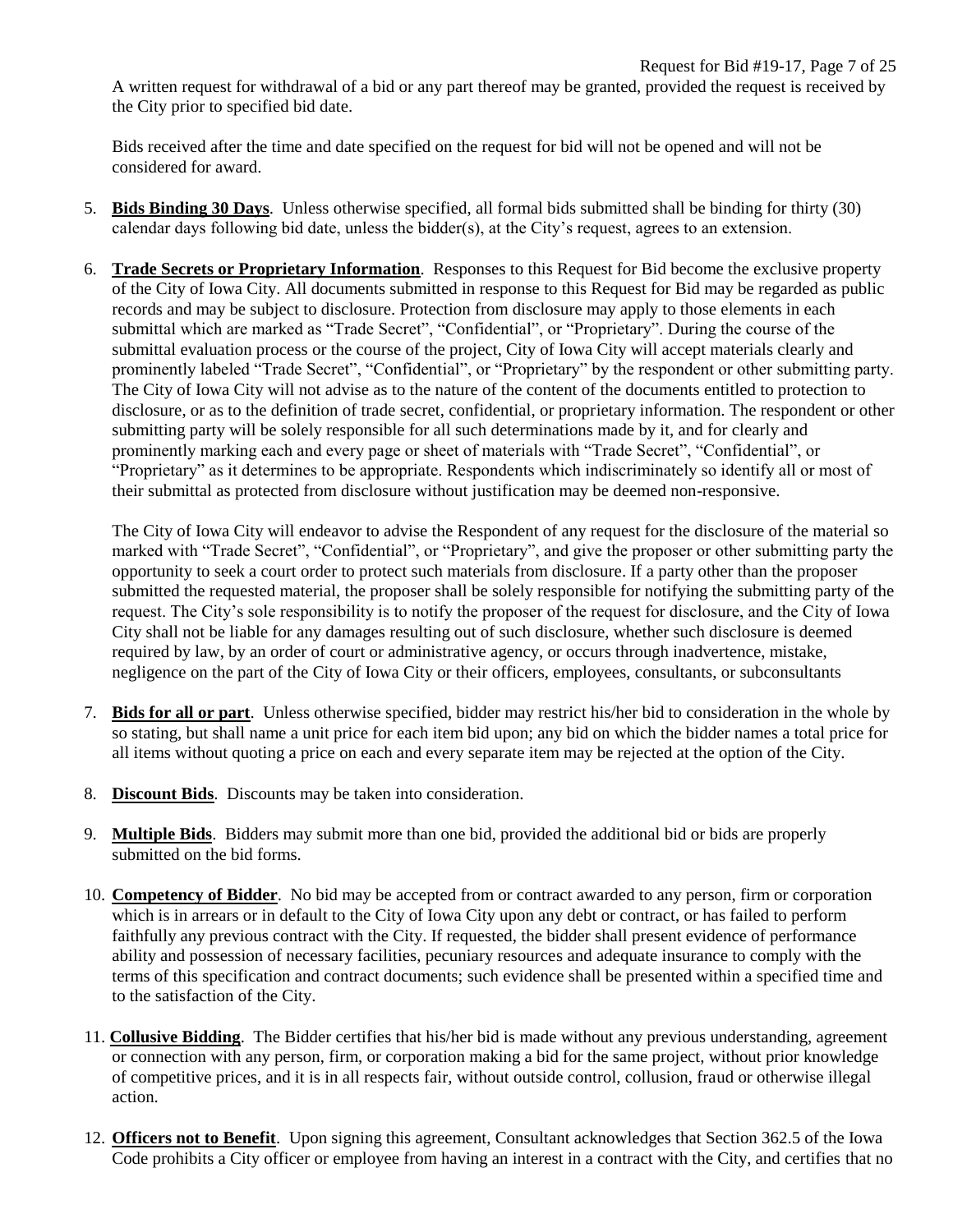Request for Bid #19-17, Page 8 of 25 employee or officer of the City, which includes members of the City Council and City boards and commissions, has an interest, either direct or indirect, in this agreement, that does not fall within the exceptions to said statutory provision enumerated in Section 362.5

- 13. **Equal Employment Opportunity.** All bidders are subject to and must comply with the provisions of the City's EEO policy and applicable local, state and federal anti-discrimination laws. All City contractors, subcontractors or consultants with contracts of \$25,000 or more (or less, if required by another governmental agency) must abide by the requirements of the City's Contract Compliance Document. Emergency contracts are exempt from this provision.
- 14. **Samples/Literature Required**. When required, each bidder shall submit samples and/or catalogs, descriptive literature, detailed drawings, and other information necessary to fully describe the proposed commodity or service.

Bidder shall bear the cost of and make arrangements for the delivery and removal of samples to the specified location. The City may retain awarded bidder's samples until delivery of contracted commodities and/or service has been completed and accepted. Unsuccessful bidders shall remove samples as soon as possible after bid award. The City shall not be responsible for such samples if not removed by the bidder within thirty (30) calendar days after the award has been made.

15. **Wage Theft**. All City contractors with contracts of \$25,000 or more must abide by the requirements of the City's Wage Theft Policy. Pursuant to the Wage Theft Policy, the City will not to enter into certain contracts with, or provide discretionary economic development assistance to, any person or entity (including an owner of more than 25% of the entity) who has admitted guilt or liability or been adjudicated guilty or liable in any judicial or administrative proceeding of committing a repeated or willful violation of the Iowa Wage Payment Collection law, the Iowa Minimum Wage Act, the Federal Fair Labor Standards Act or any comparable state statute or local ordinance, which governs the payment of wages, for a period of five (5) years from the date of the last conviction, entry of plea, administrative finding or admission of guilt.

The Wage Theft Policy does not apply to emergency purchases of goods and services, emergency construction or public improvement work, sole source contracts excepted by the City's purchasing manual, cooperative/piggyback purchasing or contracts with other governmental entities.

16. **Bid Summary**. Summary of bid award made will be posted to the City's web-site at <https://icgov.org/purchasing-bids>

# **B. Insurance**

- 1. **Insurance Requirements**. When required, the successful bidder shall provide insurance as follows:
	- a. Certificate of Insurance; Cancellation or Modification
		- 1. Before commencing work, the Contractor shall submit to the City for approval of a Certificate of Insurance meeting all requirements specified herein, to be in effect for the full contract period.
		- 2. The Contractor shall notify the City in writing at least thirty (30) calendar days prior to any change or cancellation of said policy or policies.
		- 3. Cancellation or modification of said policy or policies shall be considered just cause for the City of Iowa City to immediately cancel the contract and/or to halt on the contract, and to withhold payment for any work performed on the contract.
		- 4. The policy shall be primary in payment, not excess or contingent, regardless of any other coverage available to the City.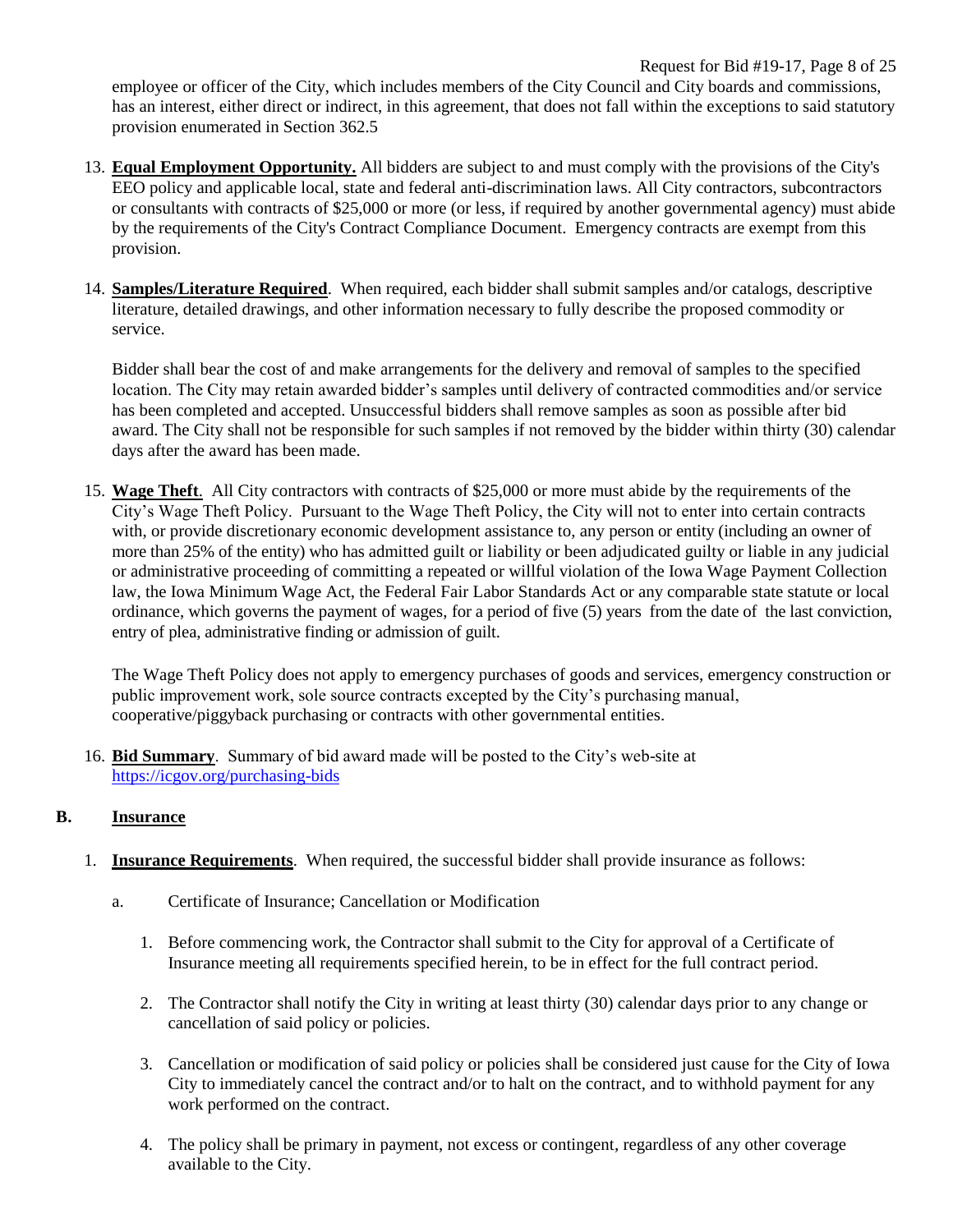#### b. Minimum Coverage

1. Any policy or policies of insurance purchased by the Contractor to satisfy his/her responsibilities under this contract shall include contractual liability coverage, and shall be in the following type and minimum amounts:

| <b>Insurance Requirements</b>                                               |                       |             |
|-----------------------------------------------------------------------------|-----------------------|-------------|
| Informal Project Specs: Class I (under \$1M)                                |                       |             |
| Type of Coverage                                                            | Each                  |             |
|                                                                             | Occurrence            | Aggregate   |
| a. Comprehensive General Liability                                          |                       |             |
| (1) Bodily Injury & Property Damage                                         | \$500,000             | \$1,000,000 |
| b. Automobile Liability                                                     | Combined Single Limit |             |
| (1) Bodily Injury & Property Damage                                         | \$500,000             |             |
| c. Worker's Compensation Insurance as required by Chapter 85, Code of Iowa. |                       |             |

The City requires that the Contractor's Insurance carrier be "A" rated or better by A.M. Best.

#### **C. Specifications**

1. **Formal Specifications.** The bidder shall abide by and comply with the true intent of the specifications (not take advantage of any unintentional error or admission). Whenever herein mention is made of a commodity and/or service to be provided in accordance with laws, ordinances, building codes, underwriters' codes or similar expressions, the requirements of these laws, ordinances, etc., shall be construed as the minimum requirements of the specifications.

The absence of a written list of deviations submitted with the bid shall hold the bidder strictly accountable to the City and to the specifications as written. Any unauthorized deviation from the specifications may be grounds for rejection of the commodity and/or service when delivered.

2. **Proposed Alternate.** When an item is identified in the bid document by a manufacturer's name or catalog number, it is understood that the bidder proposes to furnish the commodity and/or service so identified by the City unless the bidder specifically proposes an alternate. In bidding on a proposed alternate, the bidder shall clearly state on his/her bid exactly what he/she proposes to furnish, and forward with his/her bid, a complete description of the proposed alternate, including brand, model number, drawings, performance and test data, references, and any other information necessary for a complete evaluation. Bidder shall include a statement setting forth any changes in other materials, equipment, or other work which would be required by incorporation of the proposed alternate. The burden of proof of the merit of the proposed alternate is upon the proposer.

The City's decision to approve or disapprove of a proposed alternate shall be final.

- 3. **Addendum to Specifications.** Any substantive interpretation, correction or change of the bid documents shall be made by addendum. Unless otherwise specified the addendum will be posted to the City of Iowa City web-site www.icgov.org/default/apps/equipment/commodities.asp. Interpretation, corrections or changes of the bid documents made in any other manner shall not be binding, and bidders shall not rely upon such interpretations, corrections or changes. Any addendum shall be issued by the City within a reasonable time prior to the bid date. It is the bidder's responsibility to visit this web-site to ensure that they have received all important addenda or revisions to the Invitation to Bid prior to bidding.
- 4. **Receipt of One Bid**. In the event only one bid is received, the City of Iowa City may require that the successful vendor submit a cost bid in sufficient detail for the City to perform a cost/price analysis to determine if the bid price is fair and reasonable.

# **D. Award of Contract**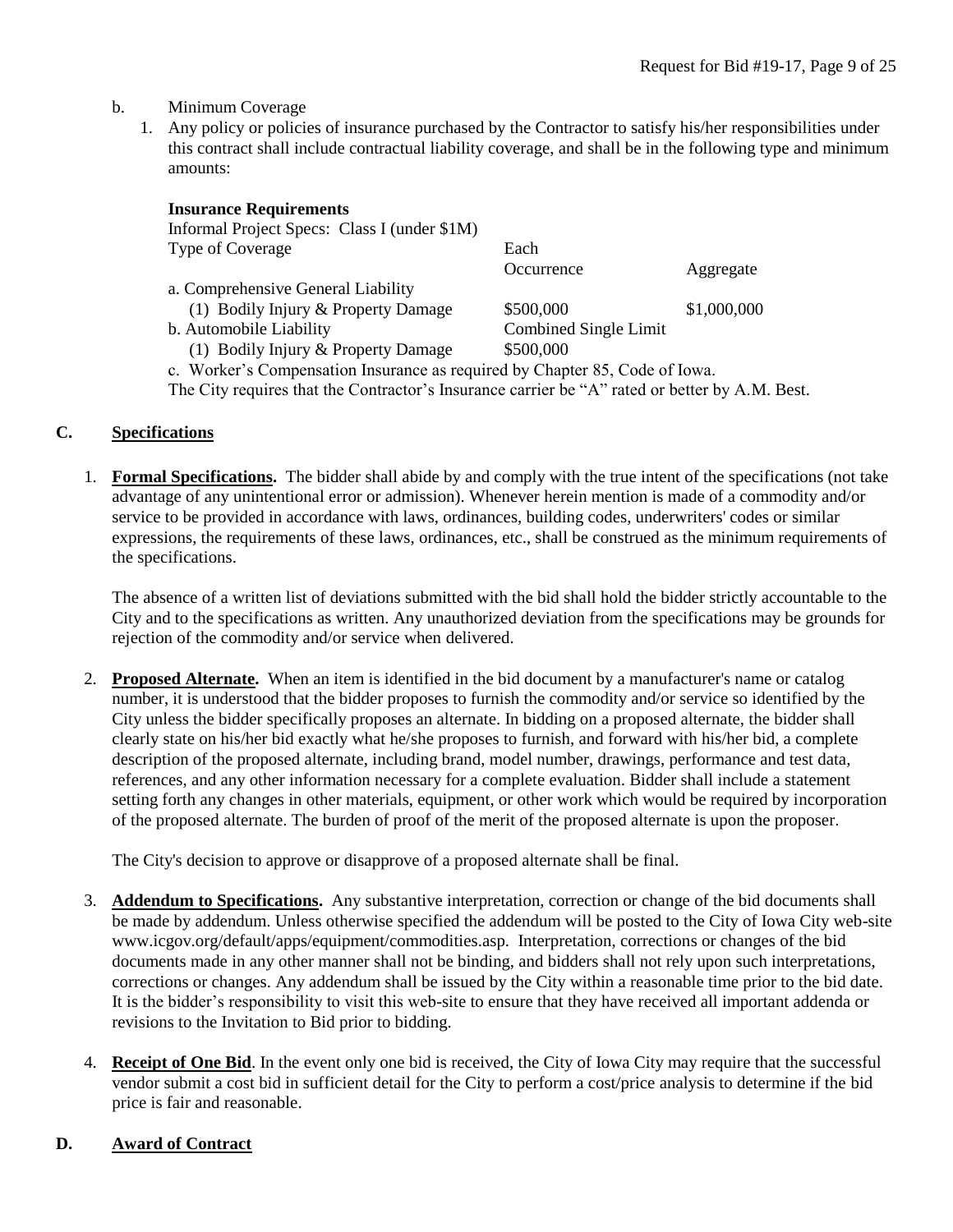1. **Award or Rejection of Bids**. Unless otherwise specified, the contract shall be awarded to the lowest responsible and responsive bidder complying with the provisions of the bid documents, provided the bid price is reasonable and it is in the best interest of the City to accept it. The City reserves the right to reject any and all bids, to accept in whole or in part, to add or delete quantities, to waive any informalities in bids received, and to accept or reject any bid which deviates from specifications when in the best interest of the City. The City also reserves the right to reject the bid of any bidder who has previously failed to perform properly or complete on time contracts of a similar nature, or a bid from a bidder who, investigation shows, is not in a position to perform the contract.

In determining a bidder's responsibility, the City may consider the following qualifications, in addition to price:

- The quality, availability, adaptability and life cycle costing of the commodities and/or service.
- Guarantees and warranties.
- Ability, capacity and skill to provide the commodities and/or service required within the specified time.
- Ability to provide future maintenance and service.
- Character, integrity, reputation, experience and efficiency.
- Quality of performance of previous and/or existing contracts.
- Previous and existing compliance with laws and ordinances relating to contracts with the City and to the bidder's employment practices.
- Whether the bidder is in arrears to the City, in debt on a contract or is a defaulter on surety to the City.
- If reasonable doubts arise as to bidder's solvency, the City reserves the right to require financial information sufficient to show solvency and/or require a performance bond.
- Such other relevant information as may be secured by the City.

In determining a bidder's responsiveness, the City shall consider whether the bid conforms in all material respects to the bid documents.

2. **Local Preference.** Preference may be given to local businesses or vendors that have a business located within Johnson County. This includes branch operations and franchises. Cost and other considerations being equal, local businesses shall be given first consideration for the purchase of goods or services. A local business or vendor that submits a quote or bid by the established deadline falling within 5% of the lowest bid will have the opportunity to match the lowest price submitted, but only if that price was submitted by a non-local vendor.

In this instance, the City representative responsible for issuing the solicitation will contact the local vendor/business that has fallen within the 5% threshold to request a price match. The business/vendor will have a twenty-four-hour period to submit a written price match to the City representative. If more than one local business/vendor meets the criteria above, each local vendor will be given forty-eight hours to submit a lower bid in writing. All revised bids must be at or lower than the original lowest bid. At the close of the forty-eight-hour period, the contract will be awarded to the lowest bidder, local or otherwise. In the event of a tie, the local vendor will be awarded the contract. If two or more local vendors tie, the award will be determined by coin flip.

The local preference policy does not apply to Public Improvement projects, goods and services acquired through the Request for Bid process, or purchases utilizing Federal Transit funds or Federal funding.

- 3. **State of Iowa Resident Bidder Preference**. By virtue of statutory authority, preference will be given to products and provisions grown and coal produced within the State of Iowa, and to Iowa domestic labor, to the extent lawfully required under Iowa Statutes. The Iowa Reciprocal Preference Act (SF 2160) applies to the contract with respect to bidders who are not Iowa residents.
- 4. **Federal Transit Funds**. Purchases utilizing Federal Transit funds are not eligible for local or state purchase consideration.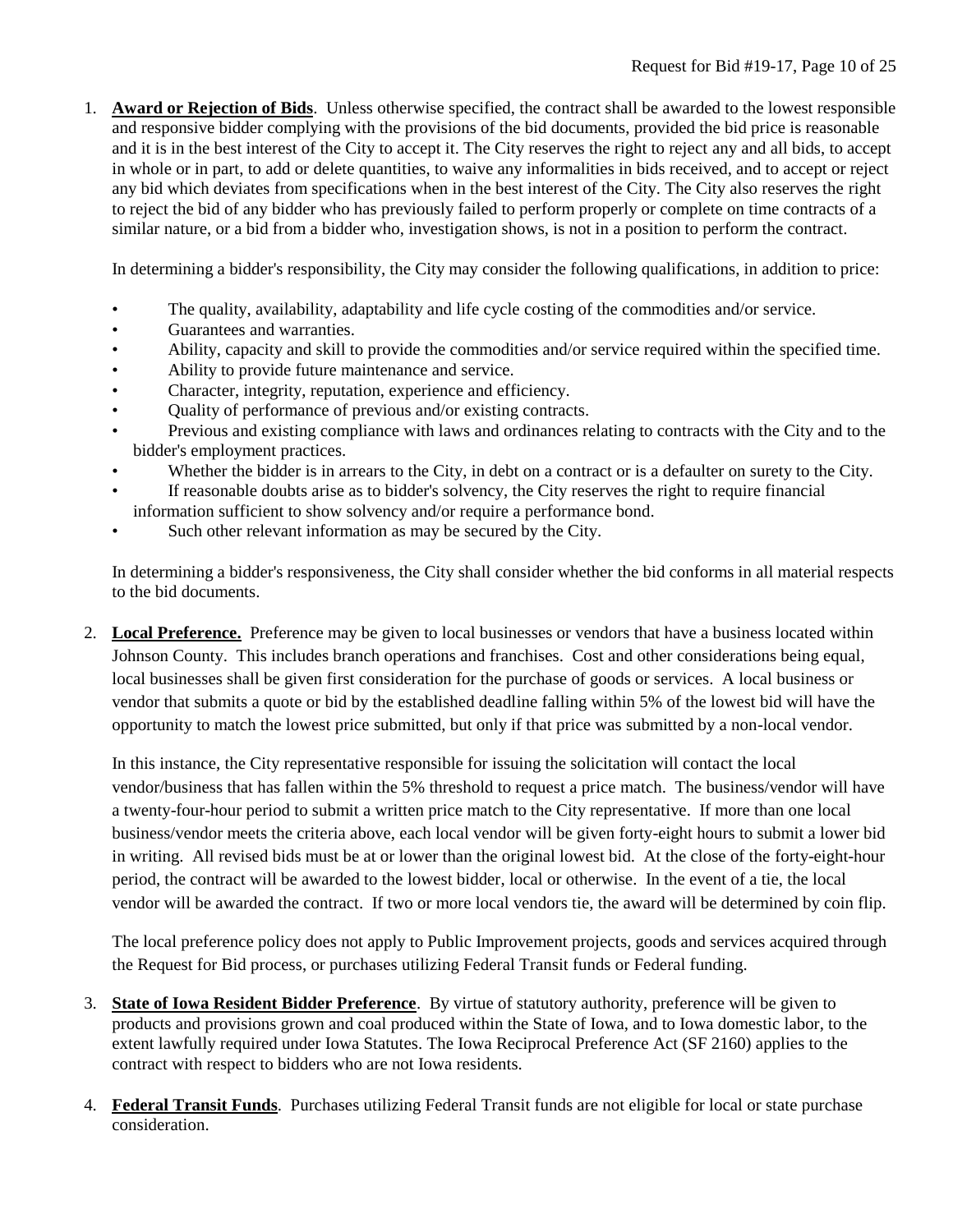- 5. **Tie Bids**. If two or more bidders submit identical bids and are equally qualified, the City's decision to make award to one or more of such bidders shall be final.
- 6. **Errors in Bid**. Any ambiguity in any bid as a result of omission, error, lack of clarity or non-compliance by the bidder with specifications, instructions and all conditions of bidding shall be construed in the light most favorable to the City. Any changes that are made to this bid (white out, crossing out, etc.) before submission must be dated and initialed in all areas that a change was made.
- 7. **Contract Award**. A written award in the form of a Purchase Order or other instrument shall result in a binding contract without further action by either party.

# **E. General Contract Provisions**

- 1. **Availability of Funds**. A contract shall be deemed executory only to the extent of appropriations available to each department for the purchase of such commodities and/or service. The City's extended obligation on these contracts which envision extended funding through successive fiscal periods shall be contingent upon actual appropriation for the following fiscal year.
- 2. **Change in Laws.** In the event of a change in law that frustrates the goals of the City relative to this contract, the City will be entitled to terminate the contract upon written notification to the vendor without cost or penalty to the City.
- 3. **Contract Alterations**. The City reserves the right to make changes to the good and/or services to be provided which are within the Scope of this Contract. No assignment, alteration, change, or modification of the terms of this Contract shall be valid unless made in writing and agreed to by both the City and the Vendor. The Vendor shall not commence any additional work or change the scope of the goods and/or services provided until authorized in writing by the City. The Vendor shall make no claim for additional compensation in the absence of a prior written approval and amendment of this Contract executed by both the Vendor and the City. This Contract may only be amended, supplemented or modified by a written document executed in the same manner as this Agreement by the Purchasing Division.
- 4. **Subletting of Contract**. Contractor shall not assign, transfer, convey, sublet or otherwise dispose of his/her contract or his/her right, title or interest therein, or his/her power to execute such contract, to any other person, firm or corporation, without the prior written consent of the City, but in no case shall such consent relieve the Contractor from his/her obligations, or change the terms of contract.
- 5. **Contract Period**. Contract shall remain in force for a full period specified and until all commodities and/or services ordered before date of termination shall have been satisfactorily delivered and accepted and thereafter until all requirements and conditions shall be met, unless:
	- a. Extended upon written authorization of the City and accepted by contractor, to permit ordering or unordered balances or additional quantities at contract prices and in accordance with contract terms.
	- b. Extended upon written authorization of the City and accepted by contractor, for a period negotiated and agreed upon by both parties, when in the best interest of the City.
	- c. Terminated due to default, as described below.
- 6. **Default**. The contract may be cancelled or annulled by the City in whole or in part by written notice of default to the Contractor upon non-performance, violation of contract terms, delivery failure, bankruptcy or insolvency, or the making of an assignment for the benefit of creditors. An award may then be made to next low bidder, or when time is of the essence, similar commodities and/or service may be purchased on the open market. In either event, the defaulting Contractor (or his/her surety) shall be liable to the City for cost to the City in excess of the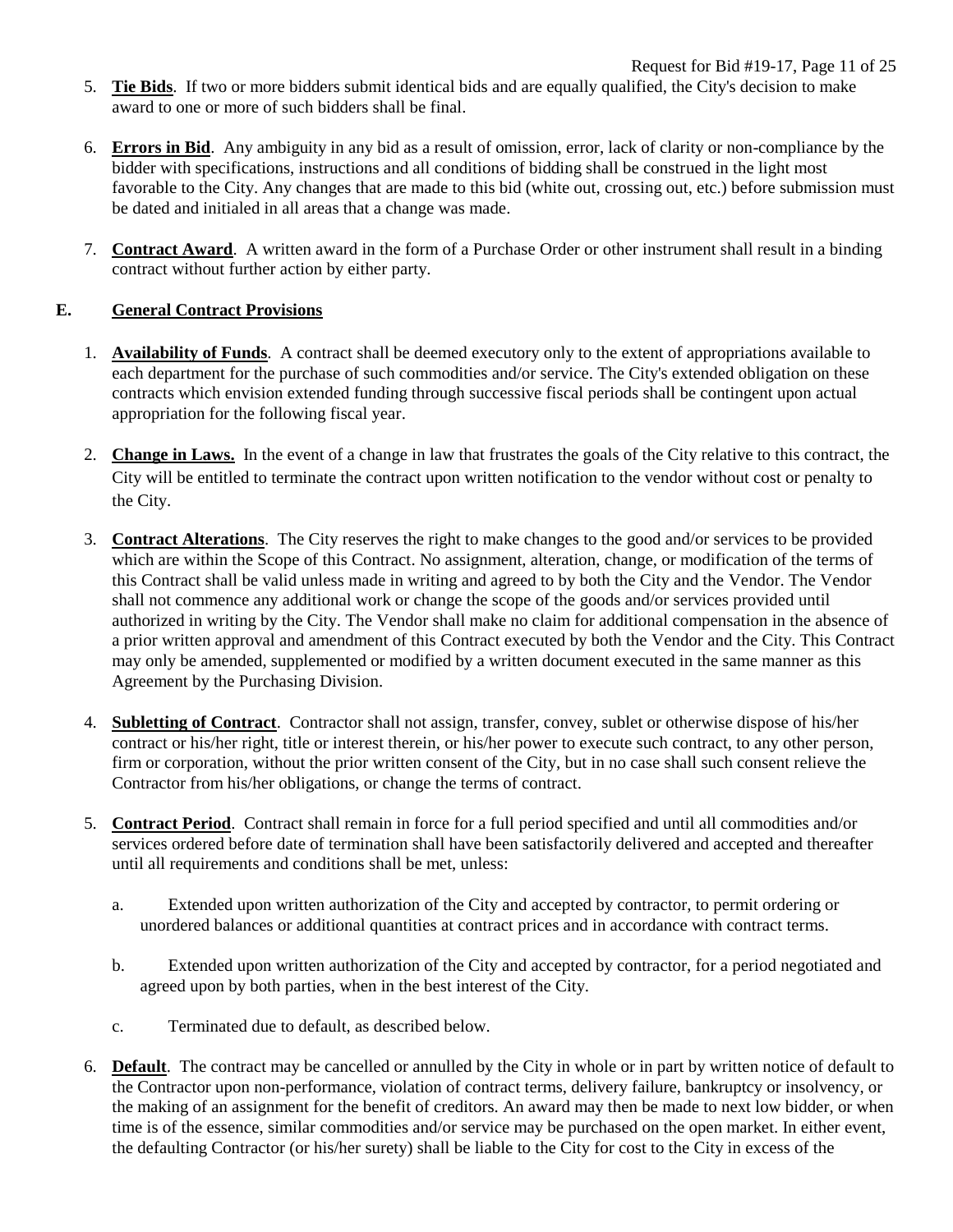defaulted contract price. Lack of knowledge by the Contractor will in no way be a cause for relief from responsibility.

- 7. **Delivery Failures**. Failure of a contractor to provide commodities and/or service within the time specified, unless extended in writing by the City, or failure to replace rejected commodities and/or service when so directed by the City shall constitute delivery failure. When such failure occurs, the City reserves the right to cancel or adjust the contract, whichever is in the best interest of the City. In either event, the City may purchase in the open market commodities and/or service of comparable worth to replace the articles of service rejected or not delivered. On all such purchases, the Contractor shall reimburse the City, within a reasonable time specified by the City, for any expense incurred in excess of contract prices, or the City may deduct such amount from monies owed the Contractor. If the contract is not cancelled, such purchases shall be deducted from contract quantities. The City reserves the right to accept commodities and/or service delivered which do not meet specifications or are substandard in quality, subject to an adjustment in price to be determined by the City.
- 8. **Force Majeure**. The Contractor shall not be liable in damages for delivery failure when such failure is the result of fire, flood, strike, act of God, act of government, act of an alien enemy or any other circumstances which, in the City's opinion, is beyond the control of the Contractor. Under such circumstances, however, the City may at its discretion cancel the contract.
- 9. **New Good. Fresh Stock**. All contracts, unless otherwise specified, shall produce new commodities, fresh stock, latest model, design or pack.
- 10. **Professional Workmanship**. Professional workmanship shall meet or exceed existing industry standards.
- 11. **Guarantee**. Unless otherwise specified, the Contractor shall unconditionally guarantee the materials and workmanship on all equipment furnished by him/her for a minimum period of one (1) year from date of acceptance of the items delivered and installed. If, within the guarantee period, any defects or signs of deterioration are noted which in the City's opinion are due to faulty design, installation, workmanship, or materials, the Contractor, upon notification and at his/her expense, shall repair or adjust the equipment or parts to correct the condition or he/she shall replace the part or entire unit to the complete satisfaction of the City. These repairs, replacements or adjustments shall be made only at such time as shall be designated by the City as least detrimental to the operation of the City business.

Regardless of any statement to the contrary, the Contractor agrees that the implied warranty of merchantability and fitness for a specific purpose is not disclaimed.

12. **Indemnity**. The Contractor shall indemnify, defend and hold harmless the City of Iowa City and its officers, employees, and agents from any and all liability, loss, cost, damage, and expense (including reasonable attorney's fees and court costs) resulting from, arising out of, or incurred by reason of any claims, actions, or suits based upon or alleging bodily injury, including death, or property damage rising out of or resulting from the Contractor's operations under this Contract, whether such operations be by himself or herself or by any Subcontractor or by anyone directly or indirectly employed by either of them.

Contractor is not, and shall not be deemed to be, an agent or employee of the City of Iowa City.

Responsibility for Damage Claims - It is specifically agreed between the parties executing this contract that it is not intended by any of the provisions of any part of the contract documents to create in the public or any member thereof a third-party beneficiary hereunder, or to authorize anyone not a party to this contract to maintain a suit for personal injuries or property damage pursuant to the terms or provisions of this contract. It is understood that no subcontractor is a third-party beneficiary to any contract between the Contracting Authority and the prime contractor. Nothing in any special provision or any supplemental specification shall be construed as eliminating or superseding the requirements of this section.

Contractor further agrees to: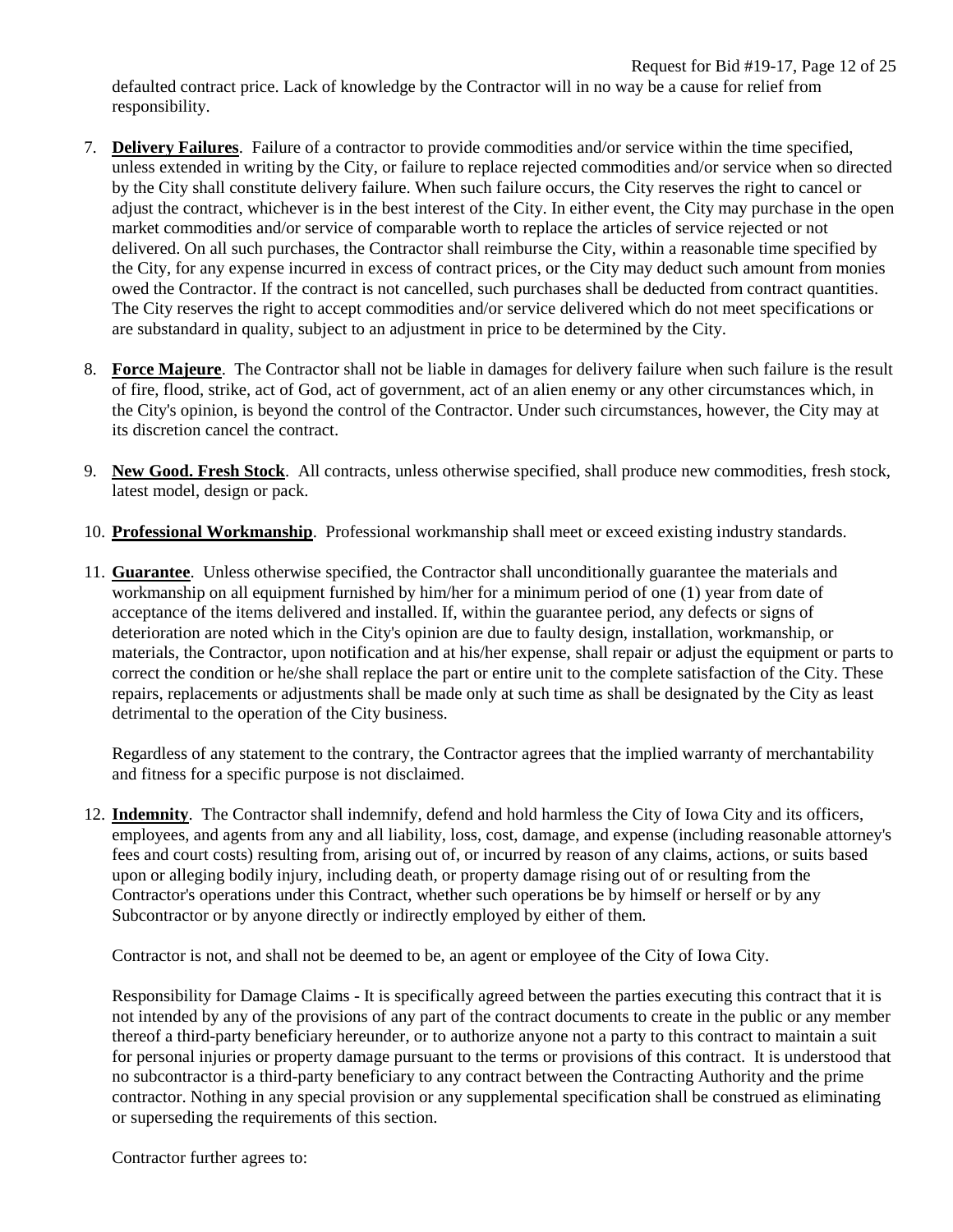- a. Save the City its agents and employees harmless from liability of any nature or kind for the use of any copyright or non-copyright composition, secret process, patented or unpatented invention, article, apparatus or appliance including any device or article forming a part of the apparatus or appliance furnished or used in the performance of the contract of which the Contractor is not the patentee, assignee, licensee or owner.
- b. Protect the City against latent defective material or workmanship and to repair or replace any damages or marring occasioned in transit or delivery.
- c. Furnish adequate protection against damage to all work and to repair damages of any kind, to the building or equipment, due to contractor's own work or to the work of other contractors, for which he/she or his/her workers are responsible.
- d. Obtain all Permits and licenses required by City, state, and federal governments and pay all related fees. The Contractor shall also comply with all laws, ordinances, rules and regulations of the City, State of Iowa and the Federal Government.
- 13. **Occupational Safety and Health Administration Requirements**. All commodities and/or service shall satisfactorily comply with applicable Occupational Safety and Health Administration regulations in effect at the time commodities are shipped and/or the service is performed. Safety Data Sheets are required in accordance with applicable regulations.
- 14. **Anti-Discrimination**. Proposer shall not discriminate against any person in employment or public accommodation because of race, religion, color, creed, gender identity, sex, national origin, sexual orientation, mental or physical disability, marital status or age. "Employment" shall include but not be limited to hiring, accepting, registering, classifying, promoting, or referring to employment. "Public accommodation" shall include but not be limited to providing goods, services, facilities, privileges and advantages to the public.
- 15. **Choice of Law Forum.** The laws of the State of Iowa shall govern and determine all matters arising out of or in connection with this bid, including but not limited to any resulting Contract, without regard to the conflict of law provisions of Iowa law. Any and all litigation commenced in connection with this bid or any resulting Contract shall be brought and maintained solely in Johnson County District Court for the State of Iowa, Iowa City, Iowa, or in the United States District Court for the Southern District of Iowa, Davenport Division, Davenport, Iowa, wherever jurisdiction is appropriate. This provision shall not be construed as waiving any immunity to suit or liability in State or Federal court, which may be available to the City of Iowa City.

# **F. Delivery Provisions**

- 1. **Cartage**. All items shall be delivered Free On-Board destination. Delivery costs and charges must be included in the bid unless otherwise stated in the specifications or bid.
- 2. **Responsibility for Commodities and/or Service Delivered**. The Contractor shall be responsible for any commodities and/or service covered by this contract until they are delivered at the designated point, but the Contractor shall bear all risk for rejected commodities and/or service after written notice of rejection. Rejected commodities and/or service shall be removed and/or replaced by and at the expense of the Contractor promptly after written notification of rejection, unless public health and safety require destruction or other disposal of rejected delivery.

Upon Contractor's failure to do so within thirty (30) calendar days after the date of notification, the City may return the rejected commodities to the Contractor and/or replace services at the Contractor's risk and expense, or the City may dispose of them as its own property.

3. **Inspections**. Final inspection of commodities and/or service shall be conclusive except as regards latent defects, fraud, or such gross mistakes that amount to fraud. Final inspection and acceptance or rejection of the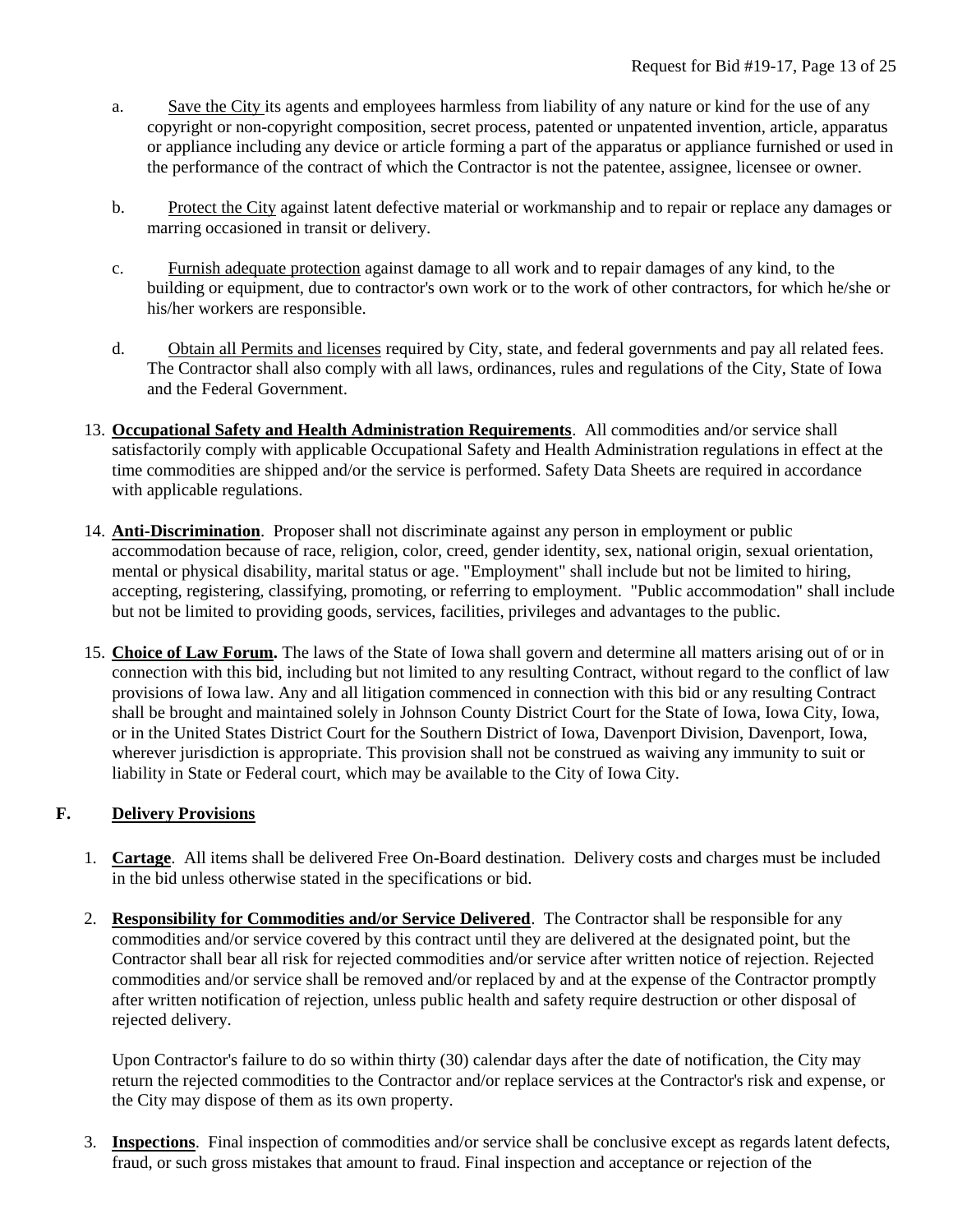Request for Bid #19-17, Page 14 of 25 commodities and/or service shall be made within a reasonable time after delivery, but failure to inspect and accept or reject commodities and/or service shall not impose liability on the City if such commodities and/or service are not in accordance with the specifications. All delivered commodities shall be accepted subject to inspection and physical count.

- 4. **Time of Delivery**. Bidders shall guarantee delivery of supplies in accordance with such delivery schedule as may be provided in the specifications and bids. If delivery schedules are not provided in the specifications section, deliveries will be accepted between 8:30 a.m. and 3:30 p.m. on weekdays only. No deliveries shall be accepted on Saturdays, Sundays or holidays, unless otherwise authorized.
- 5. **Packing Slips or Delivery Tickets**. All shipments or deliveries shall be accompanied by packing slips or delivery tickets and shall contain the following information for each item delivered:
	- Purchase Order number.
	- Name and Address of Ordering Department/Division.
	- Name of the Contractor.
	- Commodity name.
	- Supplier's stock number.
	- Quantity ordered.
	- Quantity and date shipped.
	- Quantity back ordered.

Vendors are cautioned that failure to comply with these conditions may be considered sufficient reason for refusal to accept the commodities and/or for delay in payment.

# **G. Payment Provisions**

- 1. **Payment Terms**. Payment may be made only after inspection and acceptance by the using department and, when required, approval by the City Council. No partial payments shall be made unless otherwise authorized by the City, or unless commodities were constructed, erected, installed or tested on site, in which case payment shall be made on the basis of a percentage of the value of all work performed less any previous payments. Payment of balances shall be made only after approval and final acceptance by the City.
- 2. **Withholding Payment**. Consideration for withholding payment shall include faulty materials, equipment, or workmanship, back orders, and liens that have been filed, or evidence indicating a possible filing of claims. In all cases, regulations and limitations imposed by the Federal Government and State of Iowa shall prevail.
- 3. **Invoicing**. Following acceptance, payment shall be made within thirty (30) calendar days from receipt of proper invoice. Invoice shall include bid number, purchase order number, department name, dollar amount, and any other pertinent information. Submit invoice to:

Purchasing Division City of Iowa City City Hall - 410 E. Washington St. Iowa City, Iowa 52240

4. **Taxes**. The City of Iowa City is exempt from all Federal, State of Iowa and other states' taxes on the purchase of commodities and services used by the City of Iowa City within the State of Iowa. The Purchasing Division shall provide tax exemption certification to out of state suppliers as required. Out of state taxes imposed on purchases of commodities and/or services which are used within another state are applicable and subject to payment.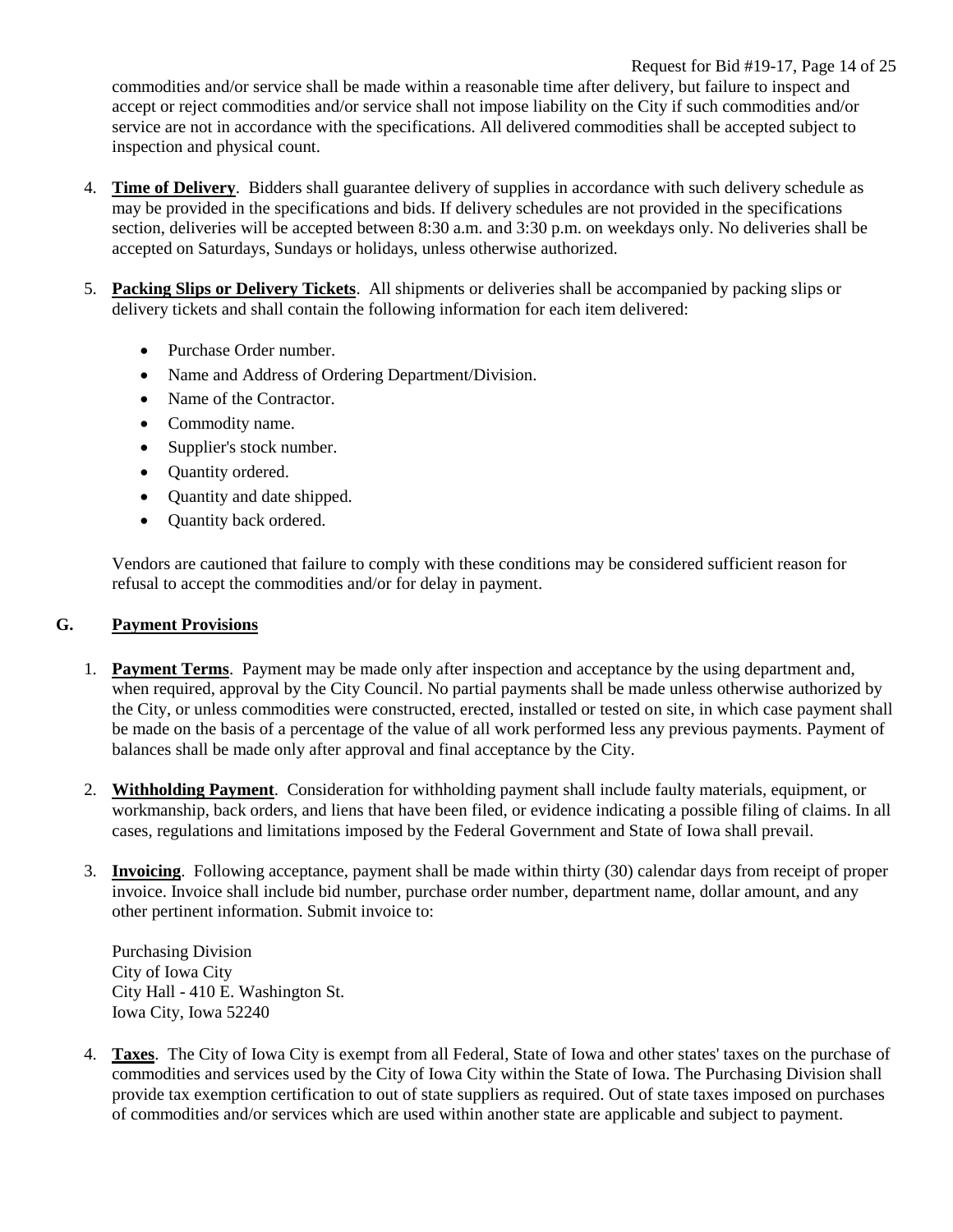#### **Section Four - Wage Theft Policy**

It is the policy of the City of Iowa City, as expressed by City Council Resolution No. 15-364 adopted on November 10, 2015, not to enter into certain contracts with, or provide discretionary economic development assistance to, any person or entity (including an owner of more than 25% of the entity) who has admitted guilt or liability or been adjudicated guilty or liable in any judicial or administrative proceeding of committing a repeated or willful violation of the Iowa Wage Payment Collection law, the Iowa Minimum Wage Act, the Federal Fair Labor Standards Act or any comparable state statute or local ordinance, which governs the payment of wages, for a period of five (5) years from the date of the last conviction, entry of plea, administrative finding or admission of guilt. (hereinafter "Wage Theft Policy")

1. **Application**. The Wage Theft Policy applies to the following:

a. Contracts in excess of \$25,000 for goods, services or public improvements.

b. Contracts for discretionary economic development assistance. "Discretionary" economic development assistance shall mean any economic development assistance provided by the City of Iowa City that is not required by law.

2. **Exceptions.** The Wage Theft Policy does not apply to emergency purchases of goods and services, emergency construction or public improvement work, sole source contracts excepted by the City's purchasing manual, cooperative/piggyback purchasing or contracts with other governmental entities.

#### 3. **Affidavit. The contracting entity must complete the attached affidavit showing compliance with the Wage Theft Policy and submit it along with the request for bid or request for proposal required documents.**

Contract provision: Any contract to which this policy is applicable will include the following contract provision: If the City becomes aware that a person or entity (including an owner of more than 25% of the entity) has admitted guilt or liability or been adjudicated guilty or liable in any judicial or administrative proceeding of committing a repeated or willful violation of the Iowa Wage Payment Collection law, the Iowa Minimum Wage Act, the Federal Fair Labor Standards Act or any comparable state statute or local ordinance, which governs the payment of wages, within the five (5) year period prior to the award or at any time after the award, such violation shall constitute a default under the contract.

4. **Waivers.** If a person or entity is ineligible to contract with the City as a result of the Wage Theft Policy it may submit a request in writing indicating that one or more of the following actions have been taken:

- a. There has been a bona fide change in ownership or control of the ineligible person or entity;
- b. Disciplinary action has been taken against the individual(s) responsible for the acts giving rise to the violation(s);
- c. Remedial action has been taken to prevent a recurrence of the acts giving rise to the disqualification or default; or
- d. Other factors that the person or entity believes are relevant.

The City Manager or Designee shall review the documentation submitted, make any inquiries deemed necessary, request additional documentation if warranted and determine whether a reduction in the ineligibility period or waiver is warranted. Should the City Manager or Designee determine that a reduction or waiver of the ineligibility period is warranted the City Manager or Designee shall make such recommendation to the City Council. The City Council will make a final decision as to whether to grant a reduction or waiver.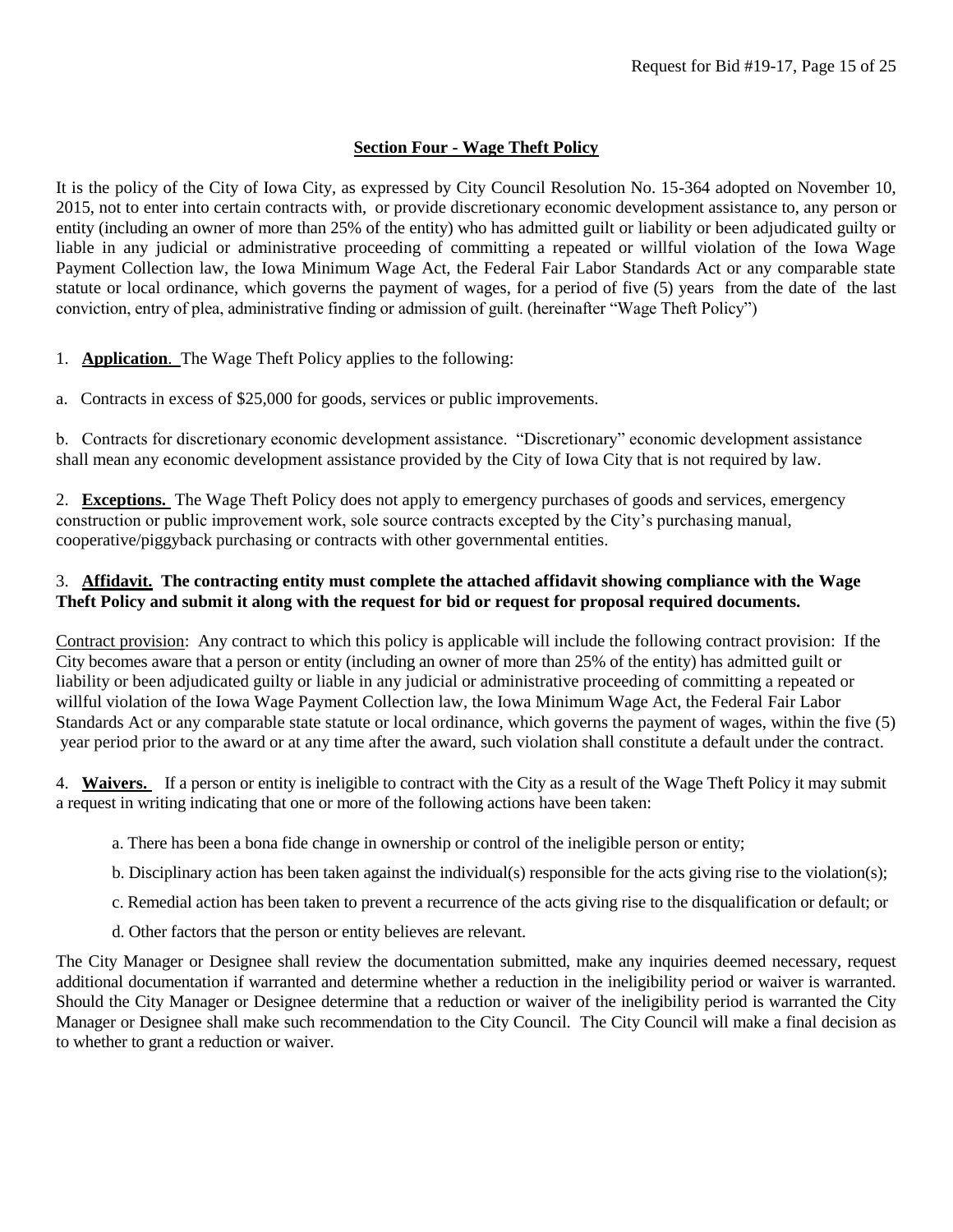# Wage Theft Affidavit

|    | $)$ ss:                                                                                  |    |                                                                                                                                                                                                                                                                                                                                                                                                                                    |
|----|------------------------------------------------------------------------------------------|----|------------------------------------------------------------------------------------------------------------------------------------------------------------------------------------------------------------------------------------------------------------------------------------------------------------------------------------------------------------------------------------------------------------------------------------|
|    | County                                                                                   |    |                                                                                                                                                                                                                                                                                                                                                                                                                                    |
|    |                                                                                          |    |                                                                                                                                                                                                                                                                                                                                                                                                                                    |
| 1. |                                                                                          |    | I am the <u>contract that the contract of the contract of the contract of the contract of the contract of the contract of the contract of the contract of the contract of the contract of the contract of the contract of the co</u>                                                                                                                                                                                               |
|    | person or entity with an ownership interest in said contracting entity of more than 25%. |    | ("contracting entity") and have the authority to execute this affidavit on behalf of said contracting entity and any                                                                                                                                                                                                                                                                                                               |
| 2. | ordinance, which governs the payment of wages in the last 5 years.                       |    | Neither example and contracting entity) nor any person or entity with an ownership<br>interest of more than 25% of said contracting entity has been adjudicated guilty or liable in any judicial or<br>administrative proceeding of committing a repeated or willful violation of the Iowa Wage Payment Collection Law,<br>the Iowa Minimum Wage Act, the Federal Fair Labor Standards Act or any comparable state statue of local |
|    | Signature                                                                                |    |                                                                                                                                                                                                                                                                                                                                                                                                                                    |
|    | This instrument was acknowledged before me by                                            |    |                                                                                                                                                                                                                                                                                                                                                                                                                                    |
|    |                                                                                          | on | 20                                                                                                                                                                                                                                                                                                                                                                                                                                 |
|    |                                                                                          |    |                                                                                                                                                                                                                                                                                                                                                                                                                                    |

Notary Public in and for the State of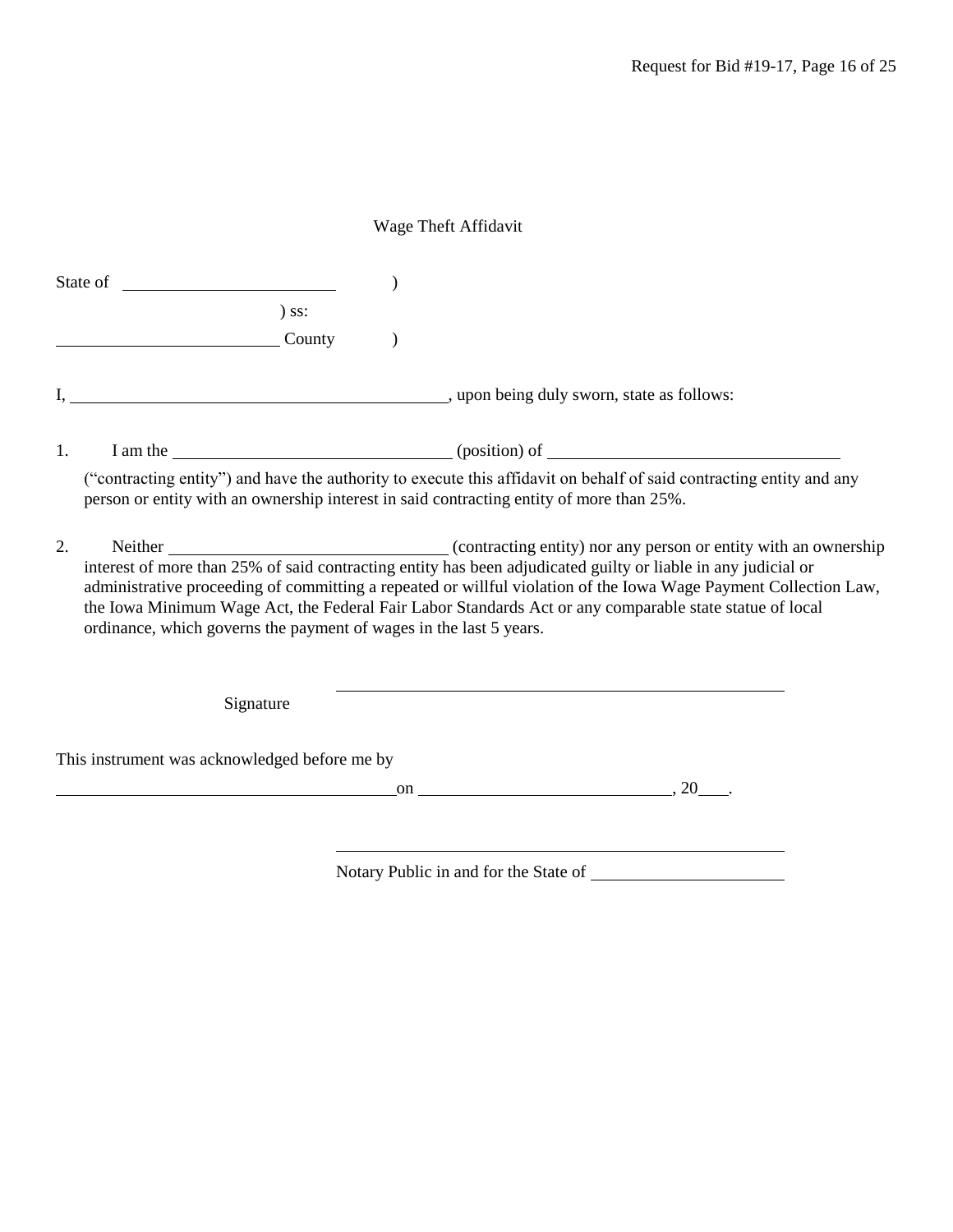# **Section Five - Contract Compliance Program** (*To be completed by awarded vendor only*)

# **General Policy Statement**

It is the policy of the City of Iowa City to require equal employment opportunity in all City Contract work. This policy prohibits discrimination by the City's contractors, consultants and vendors and requires them to ensure that applicants seeking employment with them and their employees are treated equally without regard to race, color, creed, religion, national origin, sex, gender identity, sexual orientation, disability, marital status, and age.

It is the City's intention to assist employers, who are City contractors, vendors or consultants, in designing and implementing equal opportunity so that all citizens will be afforded equal accessibility and opportunity to gain and maintain employment.

#### **Provisions**:

- 1. All contractors, vendors, and consultants requesting to do business with the City must submit an Equal Opportunity Policy Statement before the execution of the contract.
- 2. All City contractors, vendors, and consultants with contracts of \$25,000 or more (or less) if required by another governmental agency) must abide by the requirements of the City's Contract Compliance Program. Emergency contracts may be exempt from this provision at the discretion of the City. Regardless of the value of the contract, all contractors, vendors, and consultants are subject to the City's Human Rights Ordinance, which is codified at Article 2 of the City Code.
- 3. Contracting departments are responsible for assuring that City contractors, vendors, and consultants are made aware of the City's Contract Compliance Program reporting responsibilities and receive the appropriate reporting forms. A notification of requirements will be included in any request for proposal and notice of bids.
- 4. Contracting departments are responsible for answering questions about contractor, consultant, and vendor compliance during the course of the contract with the City.
- 5. All contractors, consultants and vendors must refrain from the use of any signs or designations which are sexist in nature, such as those which state "Men Working" or "Flagman Ahead", and instead use gender neutral signs.
- 6. All contractors, consultants, and vendors must assure that their subcontractors abide by the City's Human Rights Ordinance. The City's protected classes are listed at Iowa City City Code section 2-3-1.

# **Suggested steps to assure Equal Employment Opportunities**

1. Company Policy

Determine your company's policy regarding equal employment opportunities. Document the policy and post it in a conspicuous place so that it is known to all your employees. Furthermore, disseminate the policy to all potential sources of employees and to their subcontractors asking their cooperation. The policy statement should recognize and accept their responsibility to provide equal employment opportunity in all your employment practices. In regard to dissemination of this policy, this can be done, for example, through the use of letters to all recruitment sources and subcontractors, personal contacts, employee meetings, web page postings, employee handbooks, and advertising.

2. Equal Employment Opportunity Officer

Designate an equal employment opportunity officer or, at a minimum, assign someone the responsibility of administering and promoting your company's Equal Employment Opportunity program. This person should have a position in your organization which emphasizes the importance of the program.

3. Instruct Staff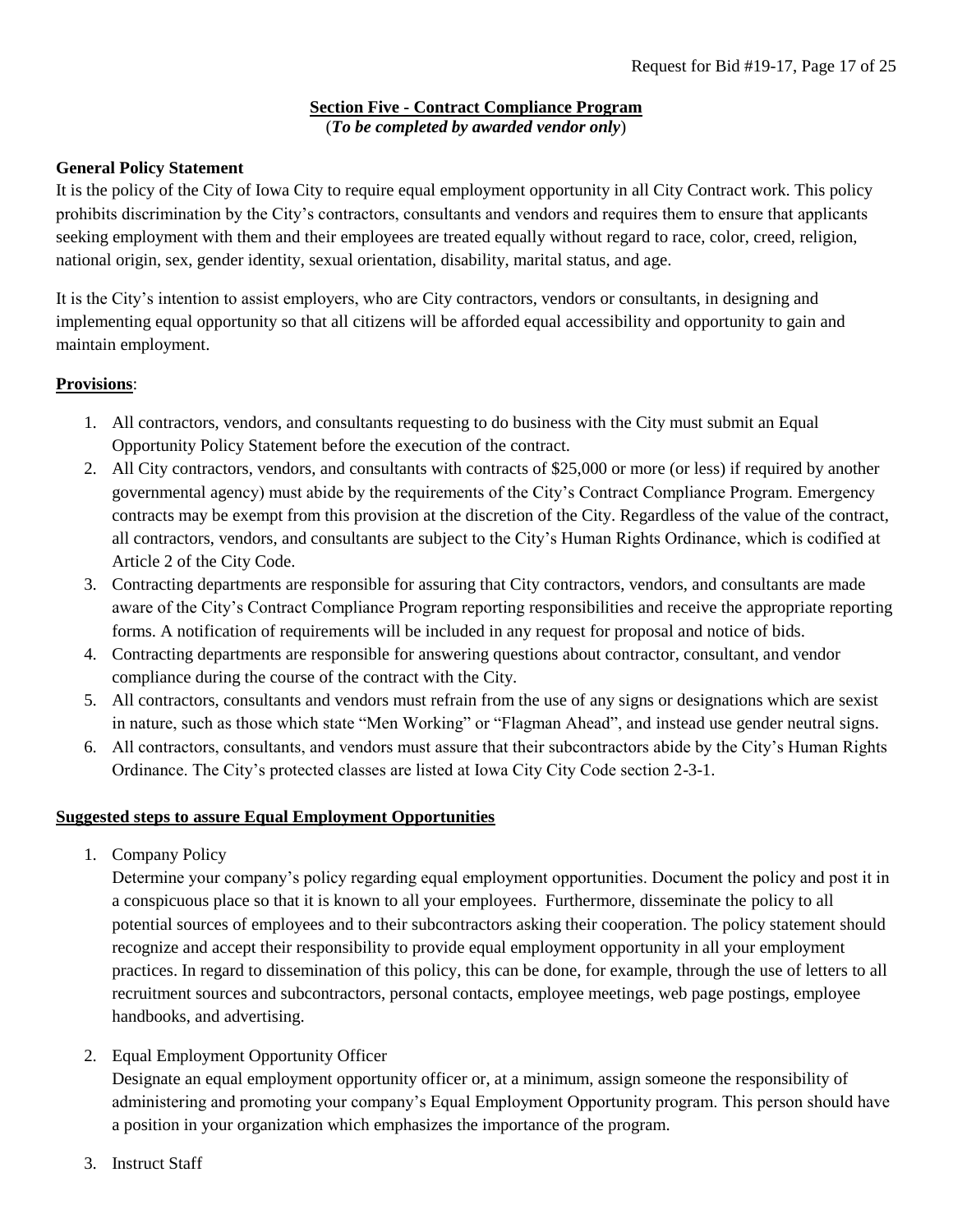Request for Bid #19-17, Page 18 of 25 Your staff should be aware of and be required to abide by your Equal Employment Opportunity program. All employees authorized to hire, supervise, promote, or discharge employees or are involved in such actions should be trained and required to comply with your policy and the current equal employment opportunity laws.

- 4. Recruitment
	- (a) Let potential employees know you are an equal opportunity employer. This can be done by identifying yourself on all recruitment advertising as "as equal opportunity employer".
	- (b) Use recruitment sources that are likely to yield diverse applicant pools. Word-of-mouth recruitment will only perpetuate the current composition of your workforce. Send recruitment sources a letter annually which affirms your commitment to equal employment opportunity and requests their assistance in helping you reach diverse applicant pools.
	- (c) Analyze and review your company's recruitment procedures to identify and eliminate discriminatory barriers.
	- (d) Select and train persons involved in the employment process to use objective standards and to support equal employment opportunity goals.
	- (e) Review periodically job descriptions to make sure they accurately reflect major job functions. Review education and experience requirements to make sure they accurately reflect the requirements for successful job performance.
	- (f) Review the job application to ensure that only job related questions are asked. Ask yourself "Is this information necessary to judge an applicant's ability to perform the job applied for?" Only use job-related tests which do not adversely affect any particular group of people.
	- (g) Monitor interviews carefully. Prepare interview questions in advance to assure they are only job related. Train your interviewers on discrimination laws. Biased and subjective judgments in personal interviews can be a major source of discrimination
	- (h) Improve hiring and selection procedures and use non-biased promotion, transfer and training policies to increase and/or improve the diversity of your workforce representation. Companies must make sure procedures for selecting candidates for promotion, transfer and training are based upon a fair assessment of an employee's ability and work record. Furthermore, al companies should post and otherwise publicize all job promotional opportunities and encourage all qualified employees to bid on them.

Below for your information is a copy of Section 2-3-1 of the Iowa City Code of Ordinances which prohibits certain discriminatory practices in employment as well as a sample policy. Please note that the protected characteristics include some not mandated for protection by Federal or State law. As a contractor, consultant or vendor doing business with the City of Iowa City you are required to abide by the provisions of the local ordinance in conjunction with your performance under a contract with the City.

# 2-3-1: Employment; Exceptions:

- A. It shall be unlawful for any employer to refuse to hire, accept, register, classify, promote or refer for employment, or to otherwise discriminate in employment against any other person or to discharge any employee because of age, color, creed, disability, gender identity, marital status, national origin, race, religion, sex or sexual orientation. (Ord. 03-4105, 12-16-2003)
- B. It shall be unlawful for any labor organization to refuse to admit to membership, apprenticeship or training an applicant, to expel any member, or to otherwise discriminate against any applicant for membership, apprenticeship or training or any member in the privileges, rights or benefits of such membership, apprenticeship or training because of age, color, creed, disability, gender identity, marital status, national origin, race, religion, sex or sexual orientation of such applicant or member.
- C. It shall be unlawful for any employer, employment agency, labor organization or the employees or members thereof to directly or indirectly advertise or in any other manner indicate or publicize that individuals are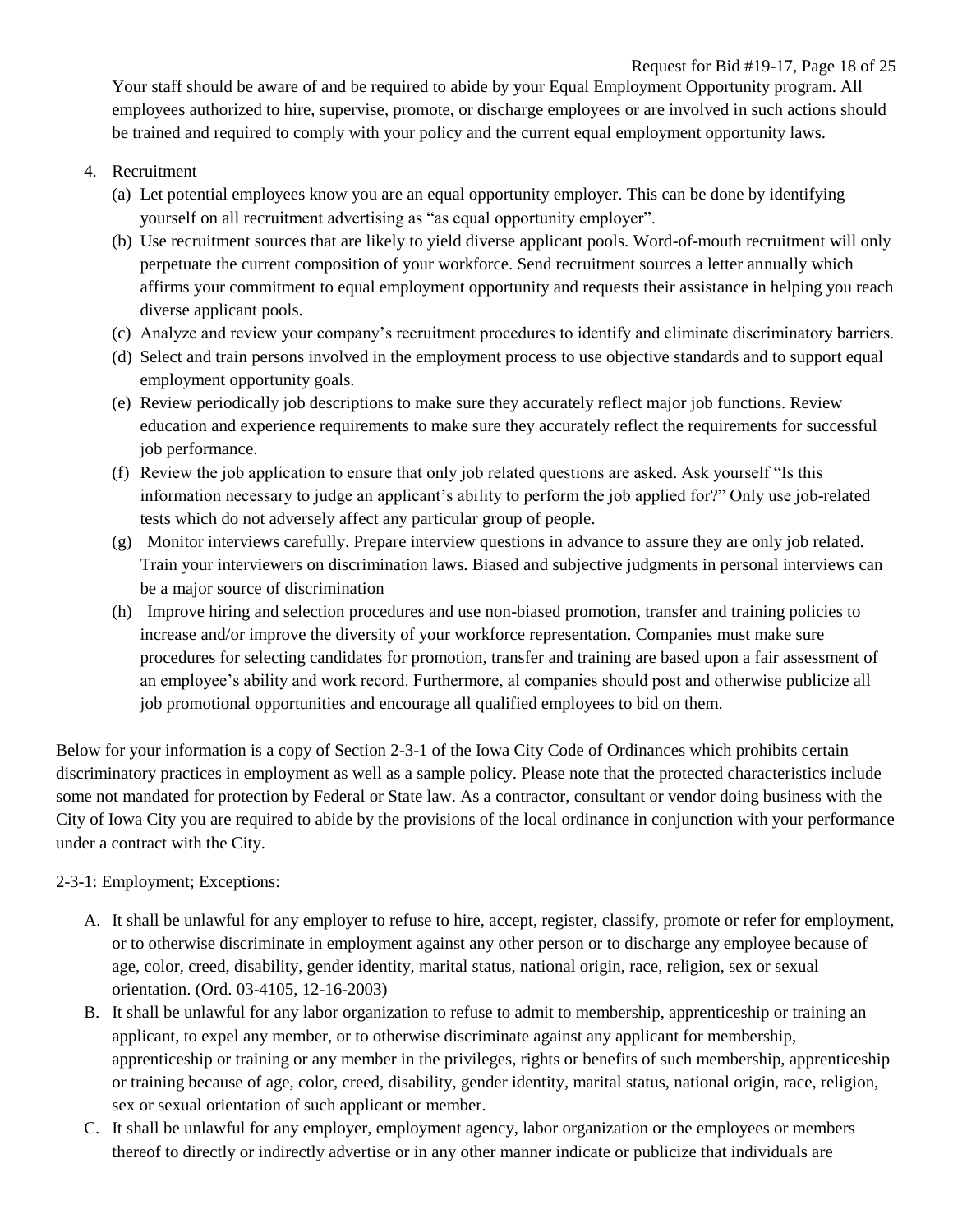Request for Bid #19-17, Page 19 of 25 unwelcome, objectionable or not solicited for employment or membership because of age, creed, disability, gender identity, marital status, national origin, race, religion, sex or sexual orientation. (Ord. 95-3697, 11-7-1995)

- D. Employment policies relating to pregnancy and childbirth shall be governed by the following:
	- A written or unwritten employment policy or practice which excludes from employment applicants or employees because of the employee's pregnancy is a prima facie violation of this title.
	- Disabilities caused or contributed to by the employee's pregnancy, miscarriage, childbirth and recovery therefrom are, for all job-related purposes, temporary disabilities and shall be treated as such under any health or temporary disability insurance or sick leave plan available in connection with employment or any written or unwritten employment policies and practices involving terms and conditions of employment as applied to other temporary disabilities.
- E. It shall be unlawful for any person to solicit or require as a condition of employment of any employee or prospective employee a test for the presence of the antibody to the human immunodeficiency virus. An agreement between employer, employment agency, labor organization or their employees, agents or members and an employee or prospective employee concerning employment, par or benefits to an employee or prospective employee in return for taking a test for the presence of the antibody to the human immunodeficiency virus is prohibited. The prohibitions of this subsection do not apply if the state epidemiologist determines and the director of public health declares through the utilization of guidelines established by the center for disease control of the United States department of health and human services, that a person with a condition related to acquired immune deficiency syndrome poses a significant risk of transmission of the human immunodeficiency virus to other person in a specific occupation.
- F. The following are exempted from the provision of this section:
	- Any bona fide religious institution or its educational facility, association, corporation or society with respect to any qualifications for employment based on religion when such qualifications are related to a bona fide religious purpose. A religious qualification for instructional personnel or an administrative officer, serving in a supervisory capacity of a bona fide religious educational facility or religious institution shall be presumed to be a bona fide occupational qualification. (Ord. 94-3647, 11-8-1994)
	- An employer or employment agency which chooses to offer employment or advertise for employment to only the disabled or elderly. Any such employment or offer of employment shall not discriminate among the disabled or elderly on the basis of age, color, creed, disability, gender identity, marital status, national origin, race, religion, sex or sexual orientation. (Ord. 95-3697, 11-7-1995)
	- The employment of individuals for work within the home of the employer if the employer or members of the family reside therein during such employment.
	- The employment of individuals to render personal service to the person of the employer or members of the employer's family. (Ord. 94-3647, 11-8-1994)
	- The employment on the basis of sex in those certain instances where sex is a bona fide occupational qualification reasonably necessary to the normal operation of a particular business or enterprise. The bona fide occupational qualification shall be interpreted narrowly. (Ord. 03-4105, 12-16-2003)
	- A state of federal program designed to benefit a specific age classification which serves a bona fide public purpose. (Ord. 94-3647, 11-8-1994)
	- The employment on the basis of disability in those certain instances where presence of disability is a bona fide occupational qualification reasonably necessary to the normal operation of a particular business or enterprise. The bona fide occupational qualification shall be interpreted narrowly. (Ord. 03-4105, 12- 16-2003)
	- Any employer who regularly employees less than four (4) individuals. For purposes of this section, individuals who are members of the employer's family shall not be counted as employees. (Ord. 08-4312, 8-11-2008)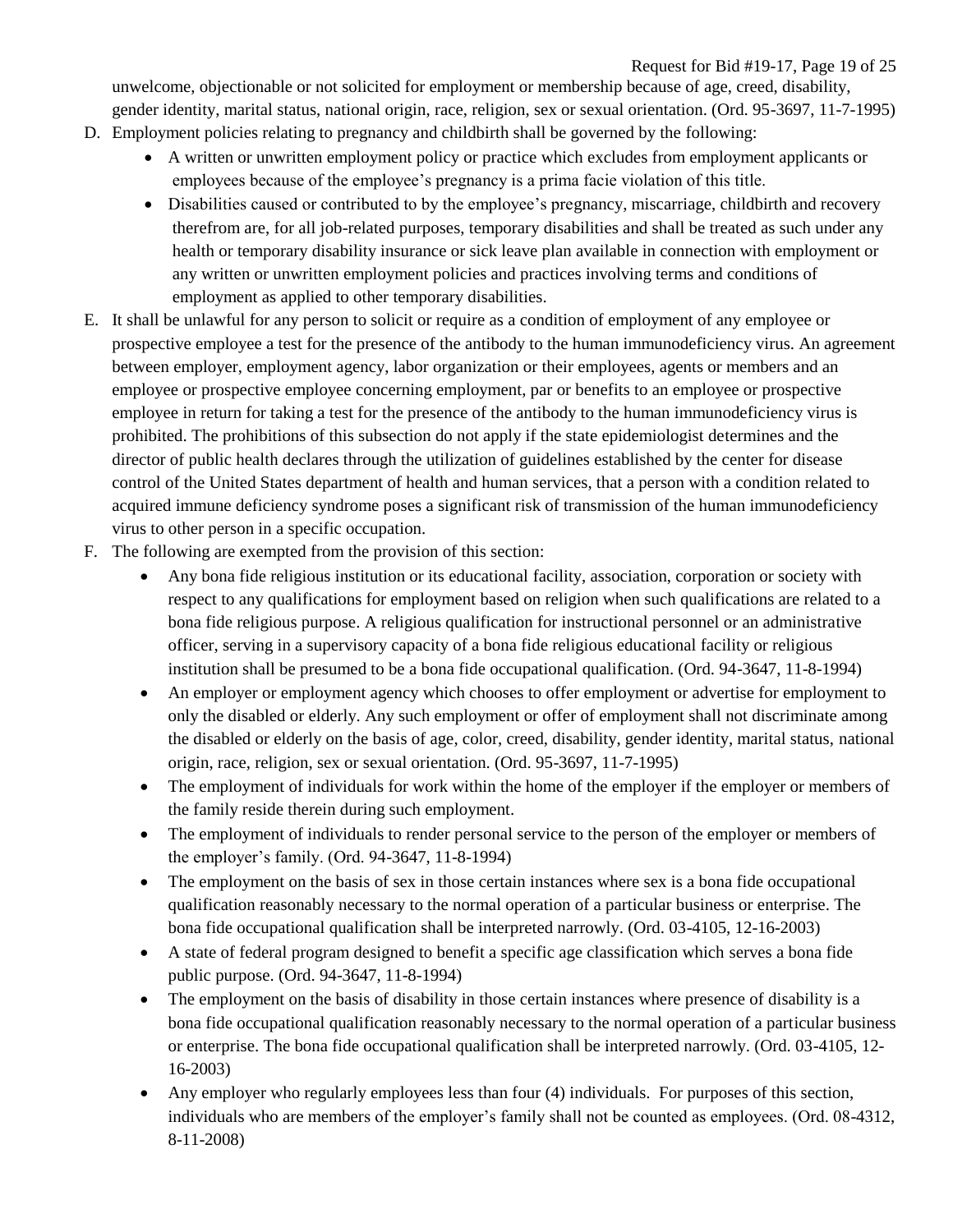# *Sample***: Equal Employment Opportunity Policy**

To all employees of

This Company and its employees shall not discriminate against any employee or applicant for employment based on his or her age, national origin, color, creed, disability, gender identity, marital status, race, religion, sex or sexual orientation. The antidiscrimination policy extends to decision involving hiring, promotion, demotion, or transfer; recruitment or recruitment advertising; layoff or termination; rates of pay or other forms of compensation; and selection of training, including apprenticeship. Further, this Company and its employees will provide a working environment free from such discrimination.

All employees are encouraged to refer minority and women applicants and applicants with disabilities for employment.

The Equal Employment Opportunity Officer for **internal and Container** is:

Name:

Address:

Telephone Number:

**Note: This is a sample only.** You may wish to confer with your EEO officer or legal counsel to formulate a policy which specifically meets the needs of your company.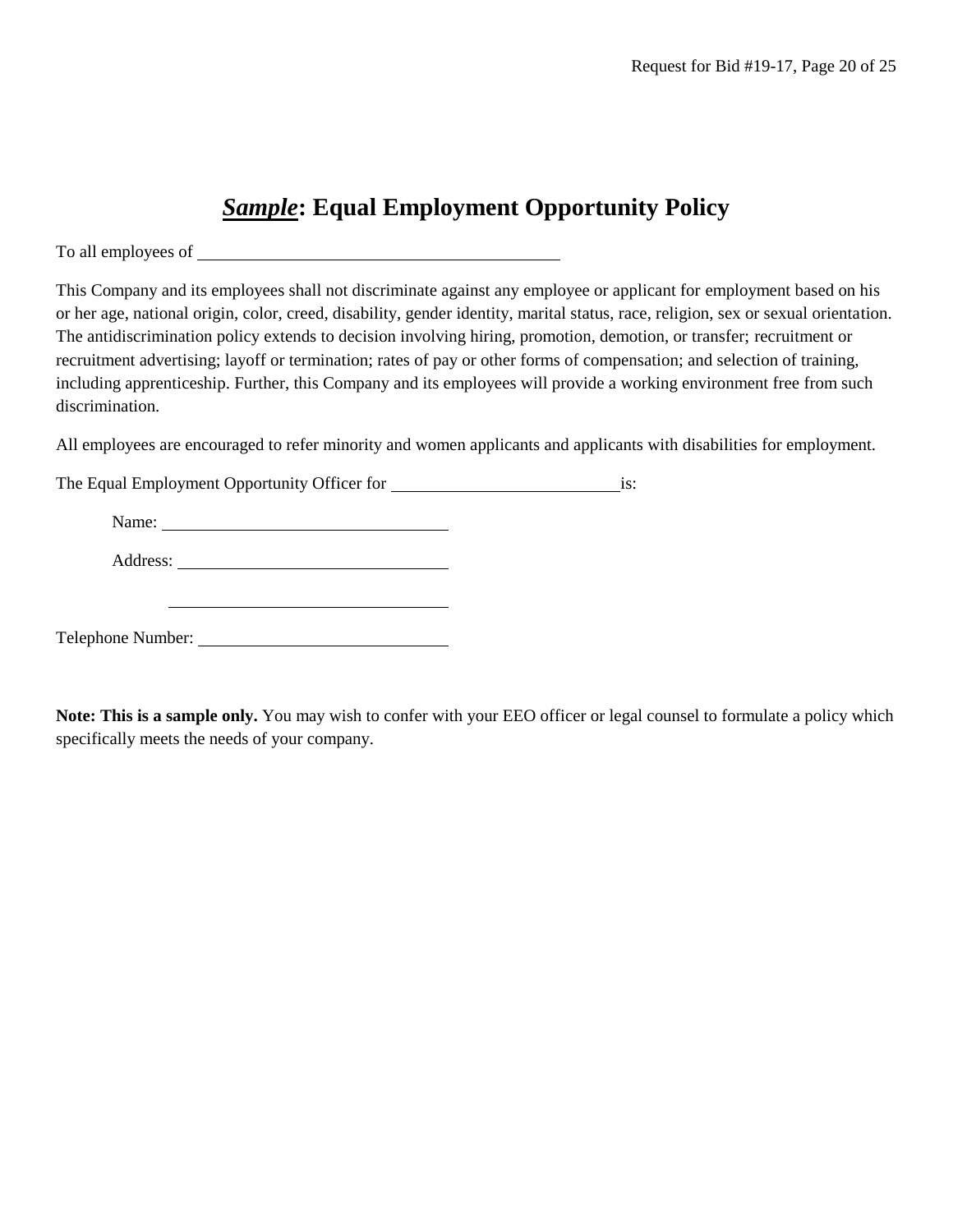# **Assurance of Compliance**

#### **(***To be completed by awarded vendor only. Do not submit with proposal***.)**

The following sets forth the minimum requirements of a satisfactory Equal Employment Opportunity Program which will be reviewed for acceptability.

With respect to the performance of this contract, the contractor, consultant or vendor agrees as follows: (For the purposes of these minimum requirements, "contractor" shall include consultants and vendors)

- 1. The contractor will not discriminate against any employee or applicant for employment and will take affirmative efforts to ensure applicants and employees are treated during employment without regard to their race, color, creed, religion, national origin, sex, sexual orientation, gender identity, disability, marital status, and age. Such efforts shall include, but not be limited to the following: employment, promotion, demotion, or transfer; recruitment or recruitment advertising; layoff or termination; rates of pay or other forms of compensation; and selection for training, including apprenticeship.
- 2. The contractor will, in all solicitations or advertisements for employees placed by or on behalf of the contractor; state that it is an equal opportunity employer.

Note: Contracts that are federally funded are subject to Executive Order No. 11246, as amended, and the regulations (see generally 29 U.S.C. § 1608 et seq.) and relevant orders of the U.S. Secretary of Labor. The Secretary of Labor, and not the City, enforces said regulations and orders.

#### 3. **Provide a copy of your written Equal Employment Opportunity Policy Statement.**

Where is this statement posted?

4. Print the name, telephone number, email and address of your business' Equal Employment Opportunity Officer?

| Name:         |  |  |
|---------------|--|--|
| Phone Number: |  |  |
| Email:        |  |  |
| Address:      |  |  |

- 5. The undersigned agrees to display, in conspicuous places at the work site, all posters required by federal and state law for the duration of the contract. NOTE: The City can provide assistance in obtaining the necessary posters.
- 6. How does your business currently inform applicants, employees, and recruitment sources (including unions) that you are an Equal Employment Opportunity employer?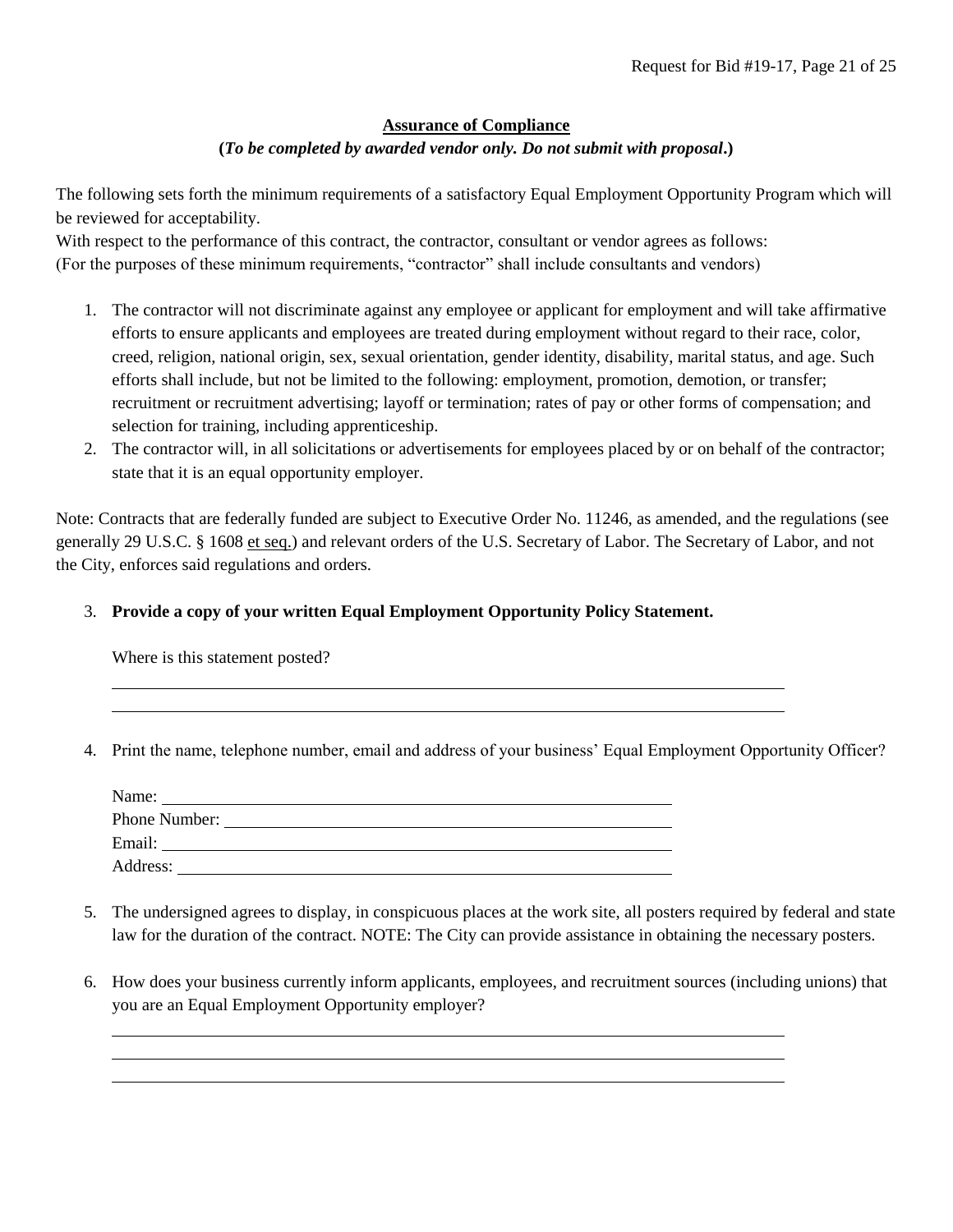The above responses to questions 1 through 6 are true and correctly reflect our Equal Employment Opportunity policies.

| <b>Business Name</b> | Phone Number |
|----------------------|--------------|
| Signature            | Title        |
| Print Name           | Date         |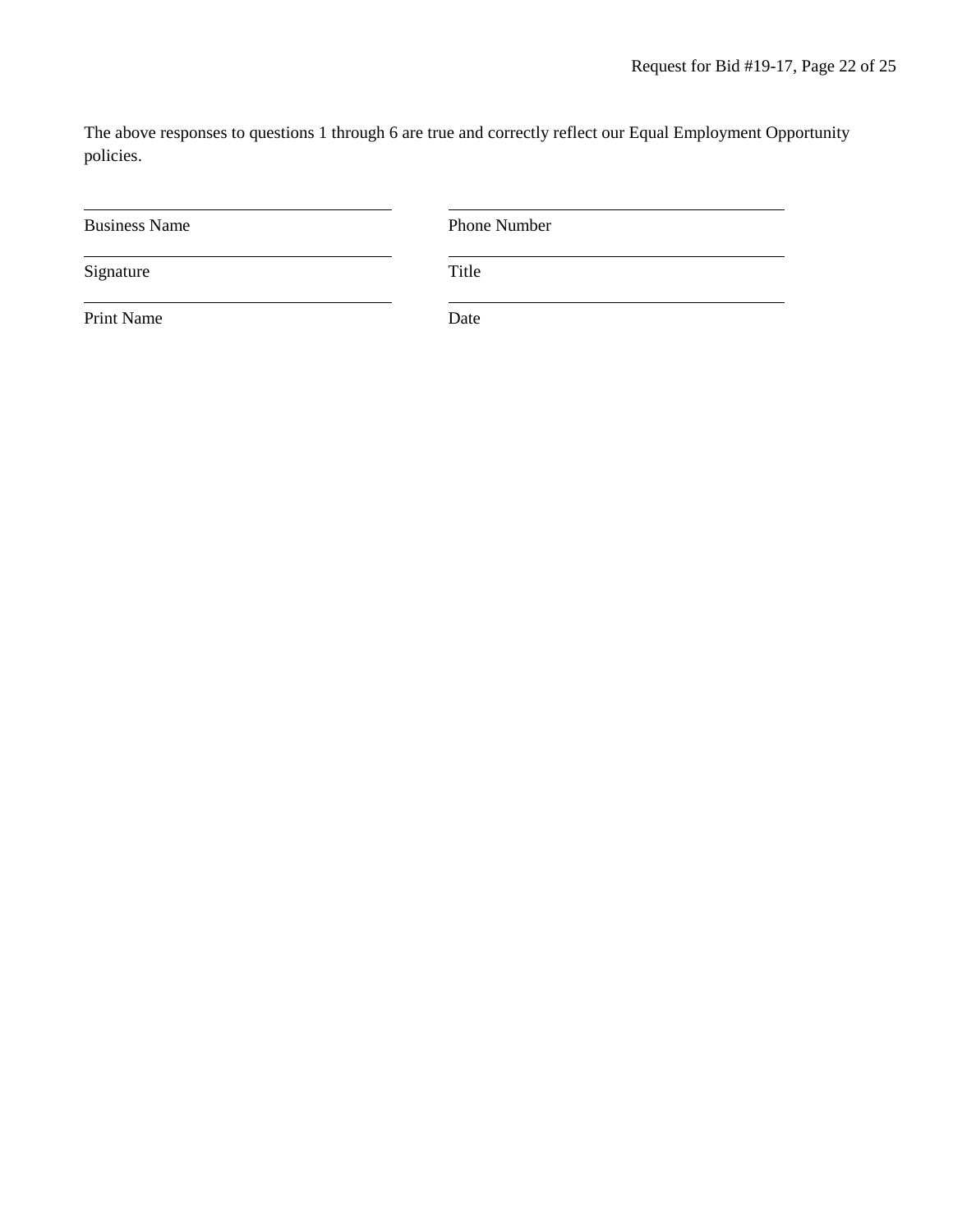#### **Section Six - References**

The bidder must provide a **minimum** of three (3) references where work has been performed similar in scope to this bid. The City reserves the right to call the references provided by the vendor and obtain information regarding the performance of the vendor.

*Substitute forms will not be accepted. The vendor must complete and submit this form.*

| 1) | Company Name:              |                                                                                                                       |
|----|----------------------------|-----------------------------------------------------------------------------------------------------------------------|
|    | Company Contact:           |                                                                                                                       |
|    | Title of Contact:          |                                                                                                                       |
|    | <b>Address of Contact:</b> | <u> 1989 - Johann Stein, Amerikaansk politiker (</u>                                                                  |
|    | Phone Number:              |                                                                                                                       |
| 2) | Company Name:              |                                                                                                                       |
|    | Company Contact:           |                                                                                                                       |
|    | Title of Contact:          |                                                                                                                       |
|    | <b>Address of Contact:</b> | <u> 1989 - Johann Barbara, martin amerikan basar dan berasal dan berasal dalam basar dalam basar dalam basar dala</u> |
|    | Phone Number:              |                                                                                                                       |
| 3) | Company Name:              |                                                                                                                       |
|    | Company Contact:           |                                                                                                                       |
|    | Title of Contact:          |                                                                                                                       |
|    | <b>Address of Contact:</b> |                                                                                                                       |
|    |                            |                                                                                                                       |
|    | Phone Number:              |                                                                                                                       |

**Note:** References from the bidder must include agencies other than the City of Iowa City.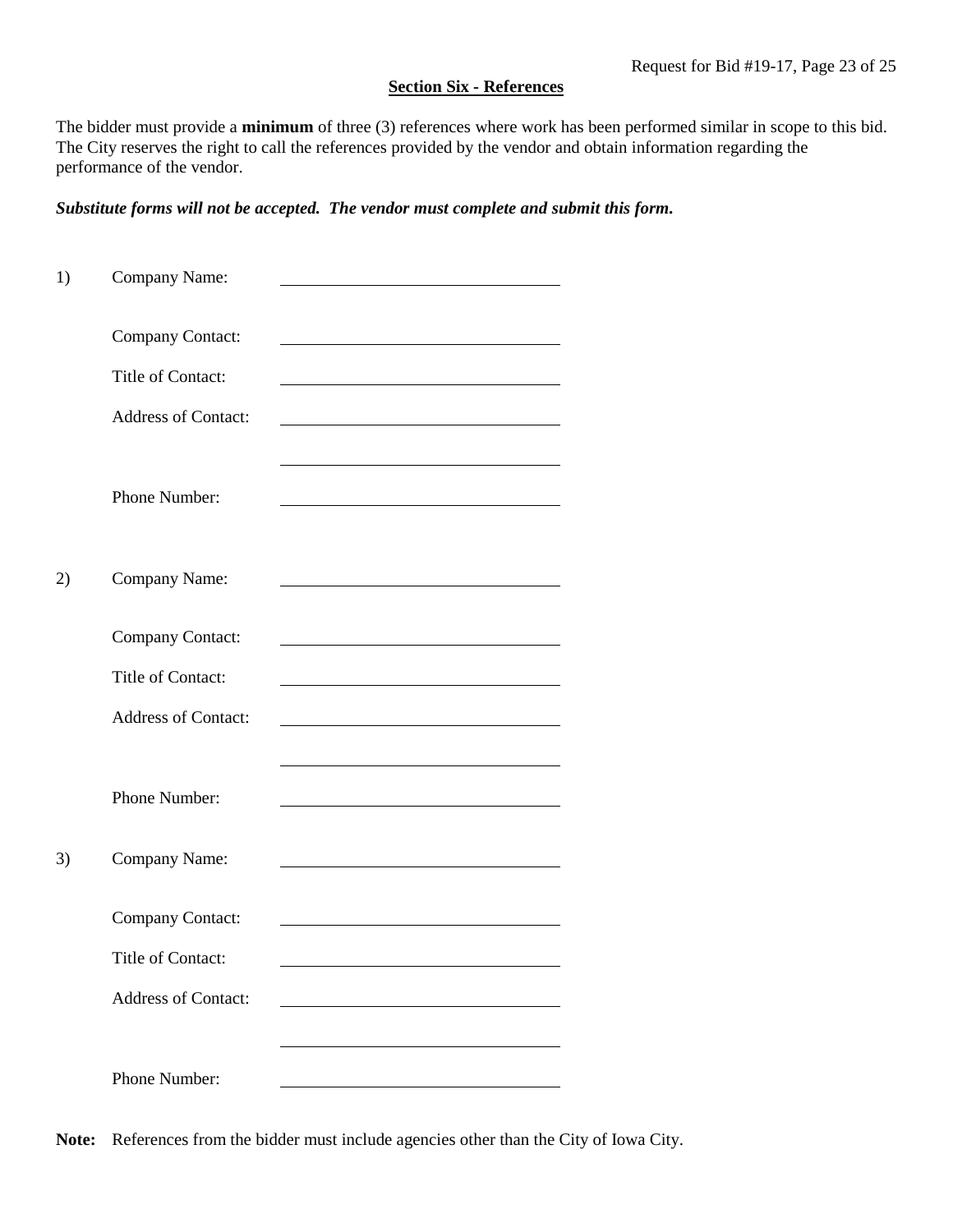# **Section Seven – Cost Summary and Company Information**

All costs, including, but not limited to supervision, labor, equipment, materials, shipping and delivery, and equipment necessary to complete the contract must be included in the submitted bid; no additional costs will be paid by the City.

Pricing should be based on hourly rates for 20 hours per week.

# **Hourly rate: \$ \_\_\_\_\_\_\_\_\_\_\_\_\_\_\_\_\_\_\_\_per hour**

The undersigned bidder certifies that this bid is made in good faith and without collusion and connection with any person or persons bidding on the project.

The undersigned bidder states that this bid is made in conformity with the specifications and qualifications contained herein. In the event that there are any discrepancies or differences between any conditions of the vendor's bid and the bid prepared by the City of Iowa City, the City's Request for Bid document shall prevail.

The City of Iowa City is not responsible for the bidder's failure to provide information and pricing on required items. In this instance, the prices submitted will prevail as the proposed price for all required goods and services.

The undersigned bidder, having examined and determined the scope of this Request for Bid, hereby proposes to provide the required goods and services to perform the work as described in the bid documents and to do all work at the prices set forth within.

# **Exceptions, Deviations or other Agreements**

**Exceptions/Deviations** to this Request for Bid shall be taken below. Exceptions may not be added to any submittals after the due date. If adequate space is not provided for exceptions/deviations, please use a separate sheet of paper. If your company has no exceptions/deviations, please write "No Exceptions" in the space provided. If you state no exceptions, you may not add your company's terms and conditions or any other documents to your submitted bid or any submittals after the bid due date.

\_\_\_\_\_\_\_\_\_\_\_\_\_\_\_\_\_\_\_\_\_\_\_\_\_\_\_\_\_\_\_\_\_\_\_\_\_\_\_\_\_\_\_\_\_\_\_\_\_\_\_\_\_\_\_\_\_\_\_\_\_\_\_\_\_\_\_\_\_\_\_\_\_\_\_\_\_\_\_\_\_\_\_\_\_\_\_\_\_\_\_\_\_\_\_\_\_\_\_\_\_\_\_\_\_\_\_\_\_\_\_\_\_\_\_\_\_\_\_\_\_\_\_\_\_\_\_\_\_\_\_\_ \_\_\_\_\_\_\_\_\_\_\_\_\_\_\_\_\_\_\_\_\_\_\_\_\_\_\_\_\_\_\_\_\_\_\_\_\_\_\_\_\_\_\_\_\_\_\_\_\_\_\_\_\_\_\_\_\_\_\_\_\_\_\_\_\_\_\_\_\_\_\_\_\_\_\_\_\_\_\_\_\_\_\_\_\_\_\_\_\_\_\_\_\_\_\_\_\_\_\_\_\_\_\_\_\_\_\_\_\_\_\_\_\_\_\_\_\_\_\_\_\_\_\_\_\_\_\_\_\_\_\_\_ \_\_\_\_\_\_\_\_\_\_\_\_\_\_\_\_\_\_\_\_\_\_\_\_\_\_\_\_\_\_\_\_\_\_\_\_\_\_\_\_\_\_\_\_\_\_\_\_\_\_\_\_\_\_\_\_\_\_\_\_\_\_\_\_\_\_\_\_\_\_\_\_\_\_\_\_\_\_\_\_\_\_\_\_\_\_\_\_\_\_\_\_\_\_\_\_\_\_\_\_\_\_\_\_\_\_\_\_\_\_\_\_\_\_\_\_\_\_\_\_\_\_\_\_\_\_\_\_\_\_\_\_ \_\_\_\_\_\_\_\_\_\_\_\_\_\_\_\_\_\_\_\_\_\_\_\_\_\_\_\_\_\_\_\_\_\_\_\_\_\_\_\_\_\_\_\_\_\_\_\_\_\_\_\_\_\_\_\_\_\_\_\_\_\_\_\_\_\_\_\_\_\_\_\_\_\_\_\_\_\_\_\_\_\_\_\_\_\_\_\_\_\_\_\_\_\_\_\_\_\_\_\_\_\_\_\_\_\_\_\_\_\_\_\_\_\_\_\_\_\_\_\_\_\_\_\_\_\_\_\_\_\_\_\_

# **Prohibited Interest**

Section 362.5 of the Iowa Code prohibits a City officer or employee from having an interest in a contract with the City, and certifies that no employee or officer of the City, which includes members of the City Council and City boards and commissions, has an interest, either direct or indirect, in this agreement, that does not fall within the exceptions to said statutory provision enumerated in Section 362.5.

Your firm shall identify any relationship that has existed, or presently exists with the City of Iowa City and its staff that may interfere with fair competition or may be a possible conflict of interest for either party. If no relationship has existed or does not presently exist, the company must make this statement in the space provided below (companies are subject to disqualification on the basis of any potential for conflict of interest as determined by the City of Iowa City).

\_\_\_\_\_\_\_\_\_\_\_\_\_\_\_\_\_\_\_\_\_\_\_\_\_\_\_\_\_\_\_\_\_\_\_\_\_\_\_\_\_\_\_\_\_\_\_\_\_\_\_\_\_\_\_\_\_\_\_\_\_\_\_\_\_\_\_\_\_\_\_\_\_\_\_\_\_\_\_\_\_\_\_\_\_\_\_\_\_\_ \_\_\_\_\_\_\_\_\_\_\_\_\_\_\_\_\_\_\_\_\_\_\_\_\_\_\_\_\_\_\_\_\_\_\_\_\_\_\_\_\_\_\_\_\_\_\_\_\_\_\_\_\_\_\_\_\_\_\_\_\_\_\_\_\_\_\_\_\_\_\_\_\_\_\_\_\_\_\_\_\_\_\_\_\_\_\_\_\_\_ \_\_\_\_\_\_\_\_\_\_\_\_\_\_\_\_\_\_\_\_\_\_\_\_\_\_\_\_\_\_\_\_\_\_\_\_\_\_\_\_\_\_\_\_\_\_\_\_\_\_\_\_\_\_\_\_\_\_\_\_\_\_\_\_\_\_\_\_\_\_\_\_\_\_\_\_\_\_\_\_\_\_\_\_\_\_\_\_\_\_\_\_\_\_\_\_\_\_\_\_\_\_\_\_\_\_\_\_\_\_\_\_\_\_\_\_\_\_\_\_\_\_\_\_\_\_\_\_\_\_\_\_ \_\_\_\_\_\_\_\_\_\_\_\_\_\_\_\_\_\_\_\_\_\_\_\_\_\_\_\_\_\_\_\_\_\_\_\_\_\_\_\_\_\_\_\_\_\_\_\_\_\_\_\_\_\_\_\_\_\_\_\_\_\_\_\_\_\_\_\_\_\_\_\_\_\_\_\_\_\_\_\_\_\_\_\_\_\_\_\_\_\_\_\_\_\_\_\_\_\_\_\_\_\_\_\_\_\_\_\_\_\_\_\_\_\_\_\_\_\_\_\_\_\_\_\_\_\_\_\_\_\_\_\_